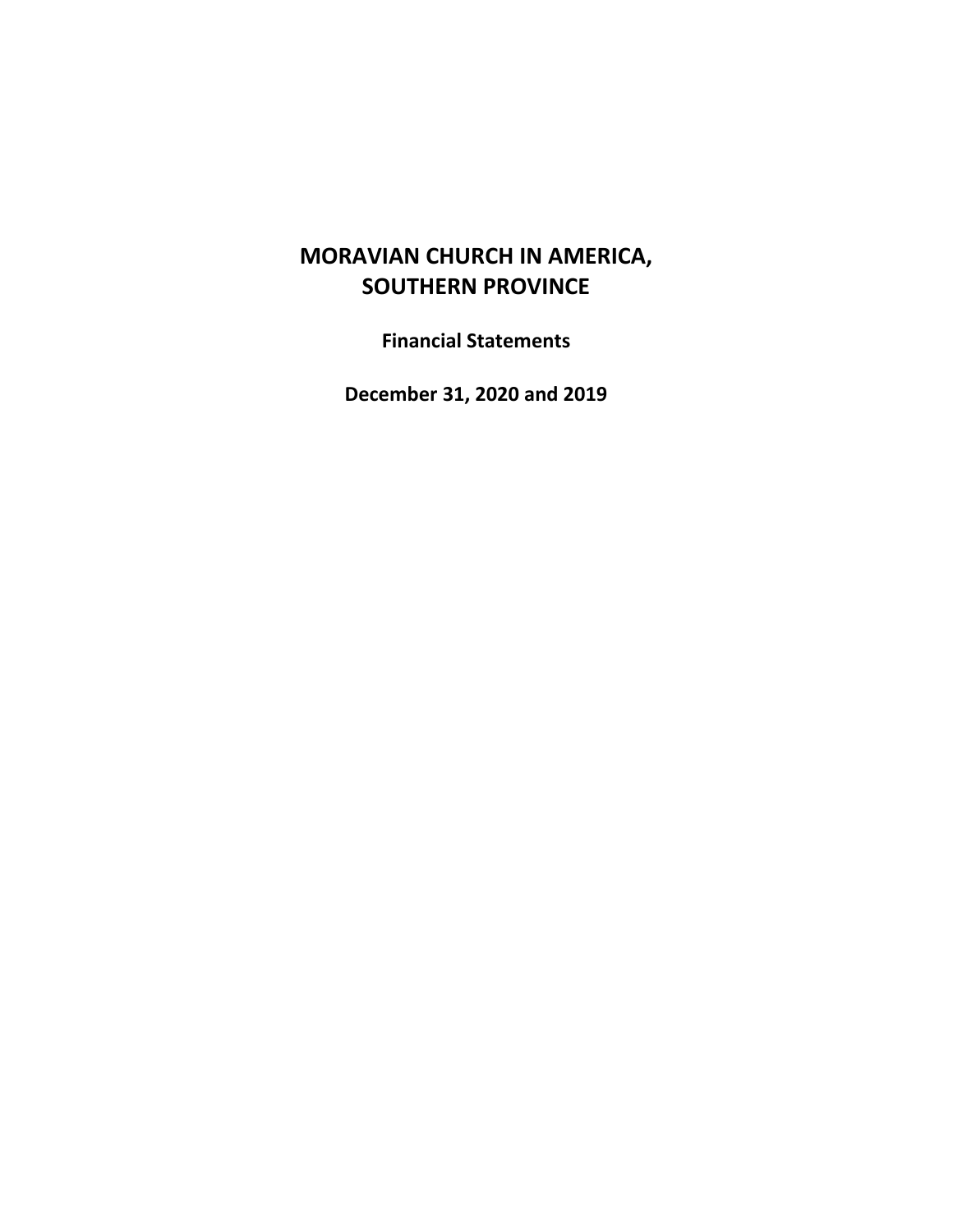### **TABLE OF CONTENTS**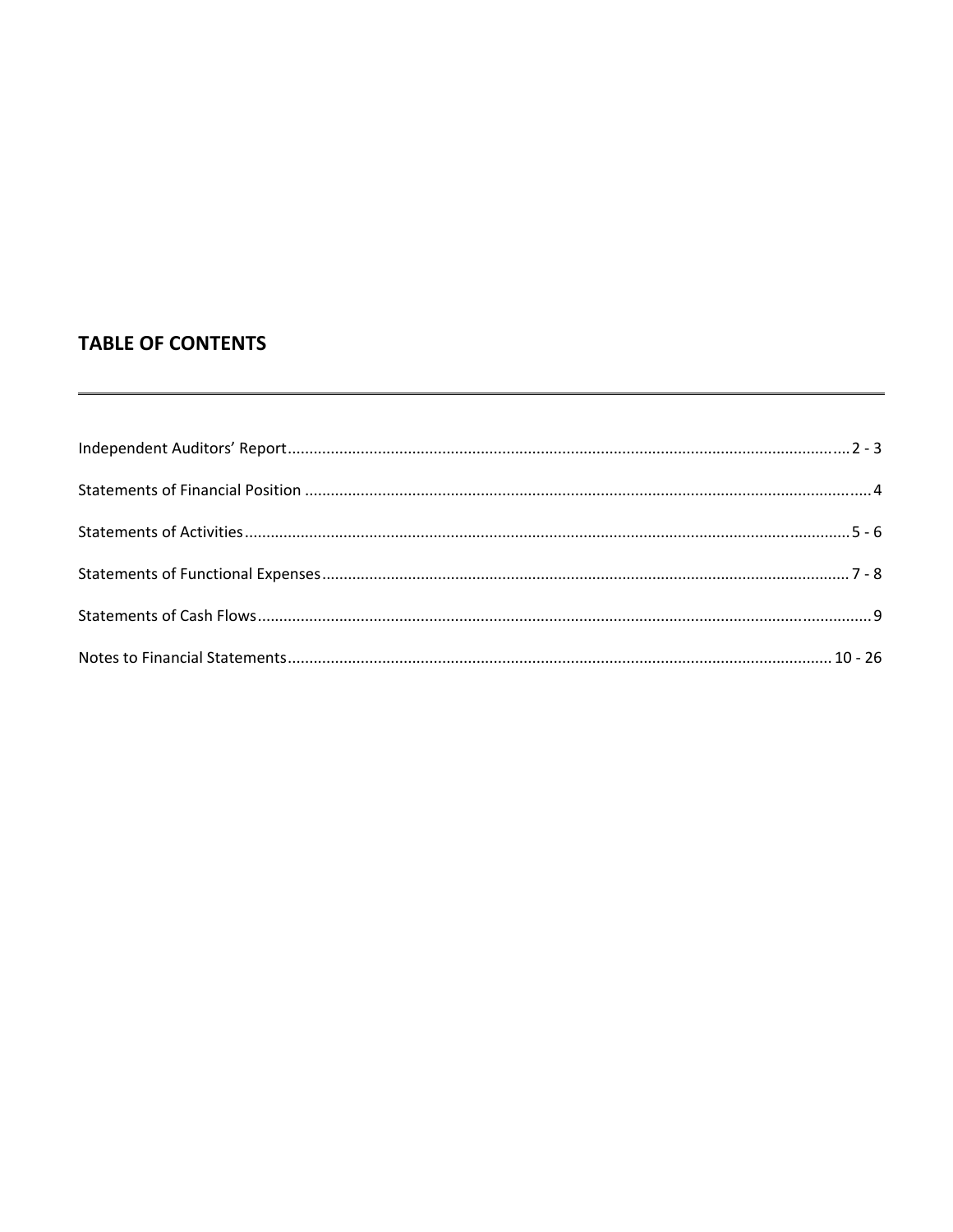# BUTLER BURKE

CERTIFIED PUBLIC ACCOUNTANTS

To the Provincial Support Services Board Moravian Church in America, Southern Province Winston‐Salem, North Carolina

#### **INDEPENDENT AUDITORS' REPORT**

We have audited the accompanying financial statements of the Moravian Church in America, Southern Province (a nonprofit organization), which comprise the statements of financial position as of December 31, 2020 and 2019, and the related statements of activities, functional expenses, and cash flowsforthe yearsthen ended, and the related notesto the financial statements.

#### *Management's Responsibility for the Financial Statements*

Management is responsible for the preparation and fair presentation of these financial statements in accordance with U.S. generally accepted accounting principles; this includes the design, implementation, and maintenance of internal control relevant to the preparation and fair presentation of financial statements that are free from material misstatement, whether due to fraud or error.

#### *Auditor's Responsibility*

Our responsibility is to express an opinion on these financial statements based on our audits. We conducted our audits in accordance with U.S. generally accepted auditing standards. Those standards require that we plan and perform the audits to obtain reasonable assurance about whether the financial statements are free of material misstatement.

An audit involves performing procedures to obtain audit evidence about the amounts and disclosures in the financial statements. The procedures selected depend on the auditor's judgment, including the assessment of the risks of material misstatement of the financial statements, whether due to fraud or error. In making those risk assessments, the auditor considers internal control relevant to the entity's preparation and fair presentation of the financial statements in order to design audit procedures that are appropriate in the circumstances, but not for the purpose of expressing an opinion on the effectiveness ofthe entity'sinternal control. Accordingly, we express no such opinion. An audit also includes evaluating the appropriateness of accounting policies used and the reasonableness of significant accounting estimates made by management, as well as evaluating the overall presentation of the financial statements.

We believe that the audit evidence we have obtained is sufficient and appropriate to provide a basis for our qualified audit opinion.

#### *Basis for Qualified Opinion*

As explained in Note B to the financial statements, the Moravian Church in America, Southern Province has excluded from the financial statements the real estate used by the individual congregations of the Moravian Church in America, Southern Province. In our opinion, U.S. generally accepted accounting principles require that such information be included in the accompanying financial statements and related notes.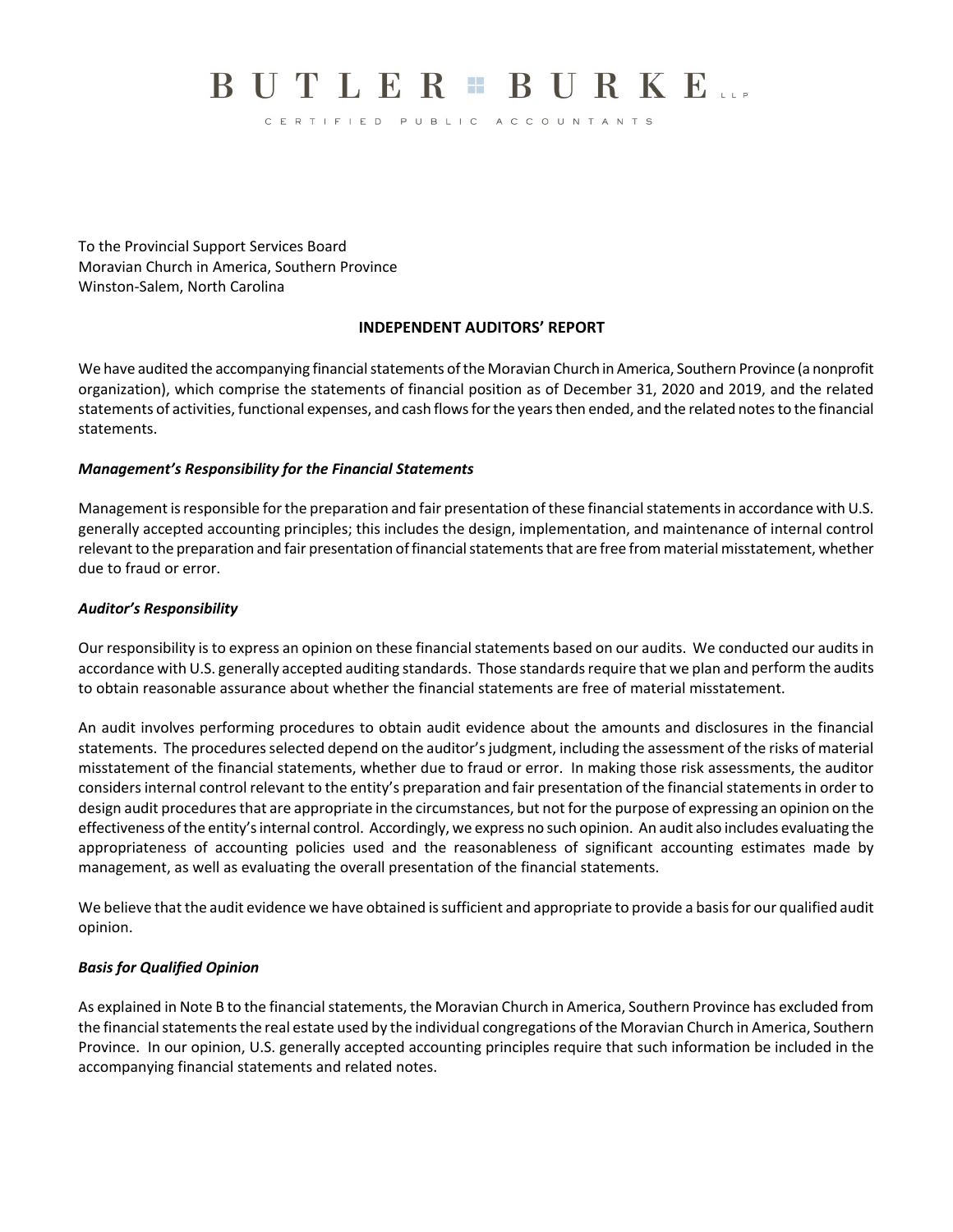#### *Qualified Opinion*

In our opinion, except for the effects of the matter described in the Basis for Qualified Opinion paragraph, the financial statements referred to above present fairly, in all material respects, the financial position of the Moravian Church in America, Southern Province as of December 31, 2020 and 2019, and the changes in its net assets and its cash flows for the years then ended in accordance with U.S. generally accepted accounting principles.

Butler & Burker LLP

Winston‐Salem, North Carolina November 15, 2021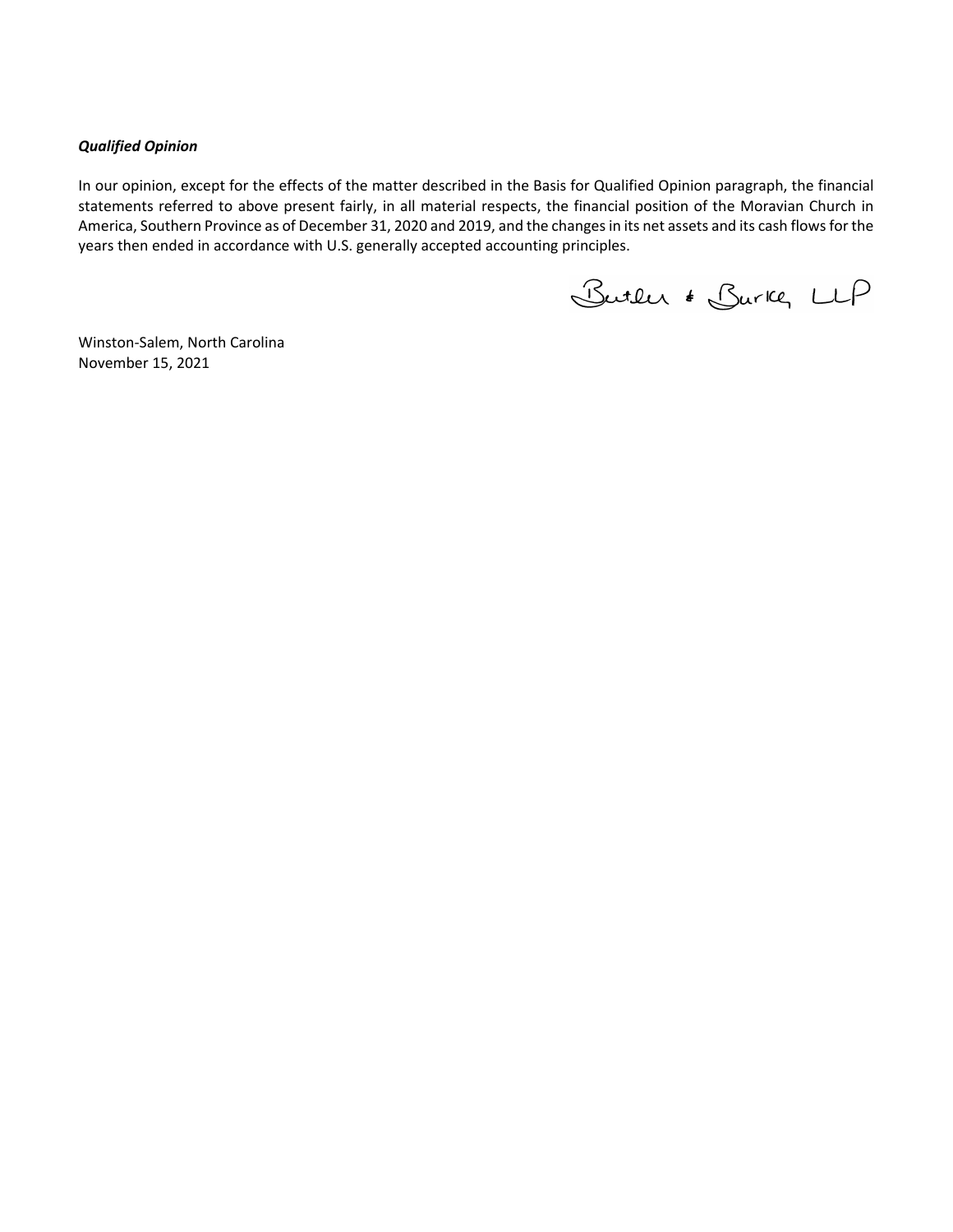# **MORAVIAN CHURCH IN AMERICA, SOUTHERN PROVINCE STATEMENTS OF FINANCIAL POSITION**

**December 31, 2020 and 2019**

|                                                                  | 2020                    | 2019                    |  |  |
|------------------------------------------------------------------|-------------------------|-------------------------|--|--|
| <b>ASSETS</b>                                                    |                         |                         |  |  |
| <b>Cash and cash equivalents</b>                                 | \$<br>2,530,984         | \$<br>2,079,120         |  |  |
| Accounts receivable - trade                                      | 4,253                   | 15,800                  |  |  |
| <b>Accounts receivable - other</b>                               | 51,623                  | 38,607                  |  |  |
| <b>Contributions receivable</b>                                  | 95,381                  | 83,816                  |  |  |
| <b>Prepaid expenses</b>                                          | 157,604                 | 125,875                 |  |  |
| <b>Notes receivable</b>                                          | 255,438                 | 274,485                 |  |  |
| Property and equipment, net                                      | 3,284,415               | 3,454,036               |  |  |
| Due from other Moravian Church entities, net                     | 754,571                 | 576,045                 |  |  |
| Cash surrender value of life insurance                           | 114,903                 | 110,894                 |  |  |
| <b>Other investments</b>                                         | 67,980                  | 67,980                  |  |  |
| Assets held in charitable remainder trusts                       | 76,456                  | 84,064                  |  |  |
| Beneficial interest in perpetual trusts                          | 831,867                 | 794,655                 |  |  |
| <b>Other assets</b>                                              | 4,800                   | 4,800                   |  |  |
| <b>Endowment: Investments</b>                                    | 12,782,344              | 12,035,329              |  |  |
| <b>Collections</b>                                               |                         |                         |  |  |
| <b>TOTAL ASSETS</b>                                              | 21,012,619<br><u>\$</u> | 19,745,506<br><u>\$</u> |  |  |
| <b>LIABILITIES AND NET ASSETS</b>                                |                         |                         |  |  |
| <b>Accounts payable</b>                                          | \$<br>59,858            | \$<br>27,695            |  |  |
| <b>Accrued and other liabilities</b>                             | 255,652                 | 108,147                 |  |  |
| Due to other Moravian Church supported entities                  | 208,387                 | 179,556                 |  |  |
| Notes payable                                                    | 561,685                 | 637,282                 |  |  |
| Loan payable                                                     | 306,326                 |                         |  |  |
| <b>Charitable remainder trust liabilities:</b>                   |                         |                         |  |  |
| Liability under unitrust agreements                              | 18,264                  | 25,939                  |  |  |
| <b>Remainder interests due to other Moravian Church entities</b> | 33,808                  | 35,301                  |  |  |
| <b>Agency funds</b>                                              | 27,314                  | 26,479                  |  |  |
| <b>Total Liabilities</b>                                         | 1,471,294               | 1,040,399               |  |  |
| <b>Net Assets Without Donor Restrictions</b>                     |                         |                         |  |  |
| Undesignated                                                     | 4,428,941               | 4,217,133               |  |  |
| <b>Designated</b>                                                | 3,041,752               | 2,927,971               |  |  |
|                                                                  | 7,470,693               | 7,145,104               |  |  |
| <b>Net Assets With Donor Restrictions</b>                        | 12,070,632              | 11,560,003              |  |  |
| <b>Total Net Assets</b>                                          | 19,541,325              | 18,705,107              |  |  |
| <b>TOTAL LIABILITIES AND NET ASSETS</b>                          | 21,012,619<br>\$        | 19,745,506<br><u>\$</u> |  |  |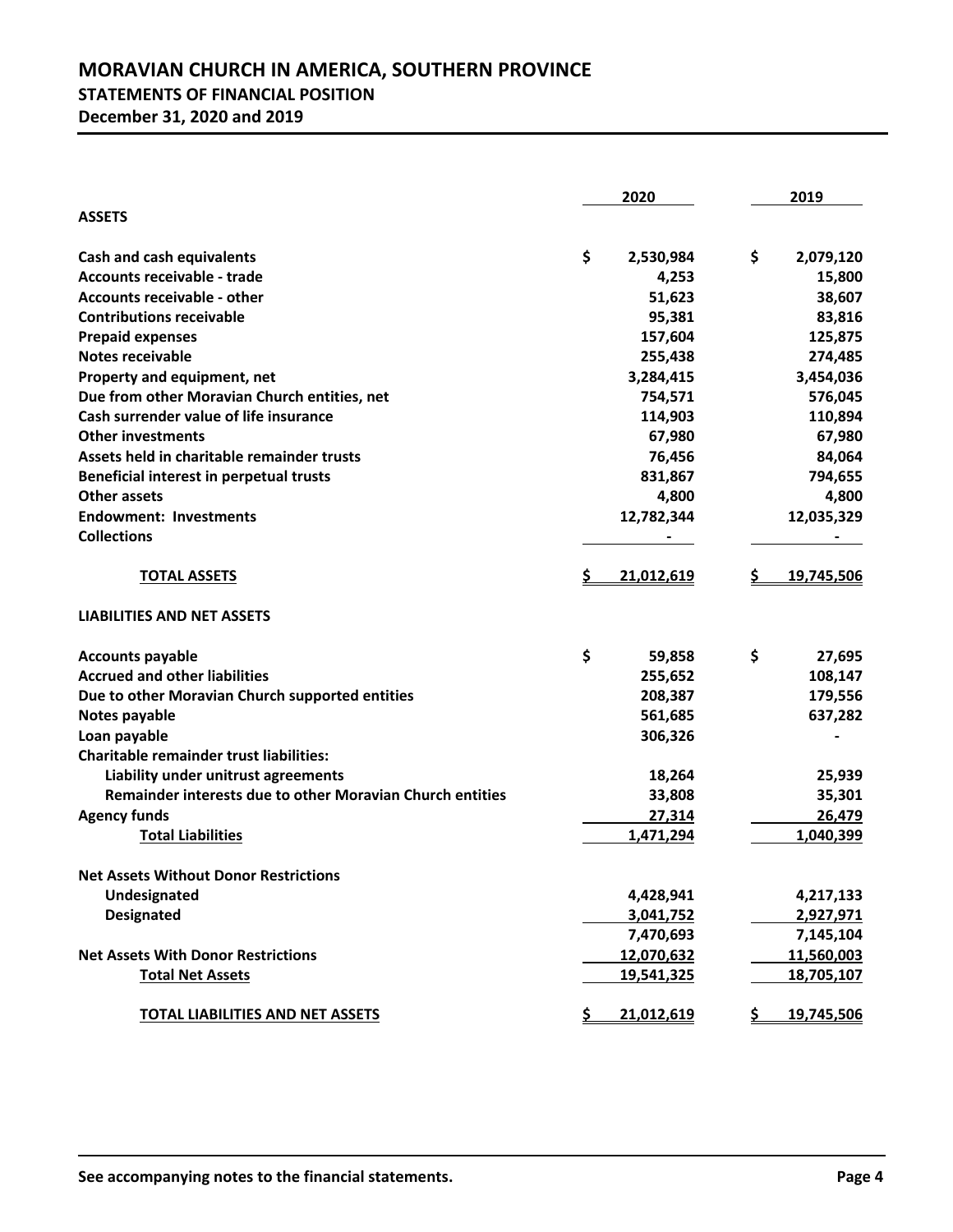### **MORAVIAN CHURCH IN AMERICA, SOUTHERN PROVINCE STATEMENT OF ACTIVITIES**

**For the Year Ended December 31, 2020**

|                                                             |           | <b>Without Donor</b><br><b>Restrictions</b> |           | <b>With Donor</b><br><b>Restrictions</b> | <b>Total</b>     |
|-------------------------------------------------------------|-----------|---------------------------------------------|-----------|------------------------------------------|------------------|
| <b>SUPPORT AND REVENUE</b>                                  |           |                                             |           |                                          |                  |
| <b>Contributions</b>                                        |           |                                             |           |                                          |                  |
| <b>Provincial churches support</b>                          | \$        | 1,016,087                                   | \$        | 227,900                                  | \$<br>1,243,987  |
| <b>Other contributions</b>                                  |           | 1,509,280                                   |           | 430,508                                  | 1,939,788        |
| <b>Program fees</b>                                         |           | 120,416                                     |           |                                          | 120,416          |
| Gross profit on sales of literature                         |           | 14,302                                      |           |                                          | 14,302           |
| <b>Treasurer's office - fees</b>                            |           | 41,098                                      |           |                                          | 41,098           |
| Investment income, net                                      |           | 59,030                                      |           | 132,333                                  | 191,363          |
| Net realized and unrealized gains on investments            |           | 159,911                                     |           | 749,328                                  | 909,239          |
| Increase in cash surrender value of life insurance policies |           |                                             |           | 4,008                                    | 4,008            |
| Change in value of split-interest agreements                |           |                                             |           | 810                                      | 810              |
| Change in value of perpetual trusts                         |           |                                             |           | 37,212                                   | 37,212           |
| Other revenue                                               |           | 73,397                                      |           | $\qquad \qquad \blacksquare$             | 73,397           |
|                                                             |           | 2,993,521                                   |           | 1,582,099                                | 4,575,620        |
| Net assets released from restrictions                       |           |                                             |           |                                          |                  |
| <b>Satisfaction of purpose restrictions</b>                 |           | 1,071,470                                   |           | (1,071,470)                              |                  |
| <b>Total Support and Revenue</b>                            |           | 4,064,991                                   |           | 510,629                                  | 4,575,620        |
| <b>EXPENSES</b>                                             |           |                                             |           |                                          |                  |
| <b>Program Services</b>                                     |           |                                             |           |                                          |                  |
| <b>Provincial Elders' Conference</b>                        |           | 604,852                                     |           |                                          | 604,852          |
| <b>Board of Cooperative Ministries</b>                      |           | 1,121,129                                   |           |                                          | 1,121,129        |
| Laurel Ridge Camp, Conference and Retreat Center            |           | 814,881                                     |           |                                          | 814,881          |
| <b>Moravian Archives</b>                                    |           | 268,419                                     |           |                                          | 268,419          |
| Other programs and causes                                   |           | 579,269                                     |           |                                          | 579,269          |
| <b>Total Program Services</b>                               |           | 3,388,550                                   |           |                                          | 3,388,550        |
| <b>Supporting Services</b>                                  |           |                                             |           |                                          |                  |
| <b>Management and general</b>                               |           | 350,852                                     |           |                                          | 350,852          |
| <b>Total Supporting Services</b>                            |           | 350,852                                     |           |                                          | 350,852          |
| <b>Total Expenses</b>                                       |           | 3,739,402                                   |           |                                          | 3,739,402        |
| <b>CHANGE IN NET ASSETS</b>                                 |           | 325,589                                     |           | 510,629                                  | 836,218          |
| Net Assets, Beginning of Year                               |           | 7,145,104                                   |           | 11,560,003                               | 18,705,107       |
| Net Assets, End of Year                                     | <u>\$</u> | 7,470,693                                   | <u>\$</u> | 12,070,632                               | \$<br>19,541,325 |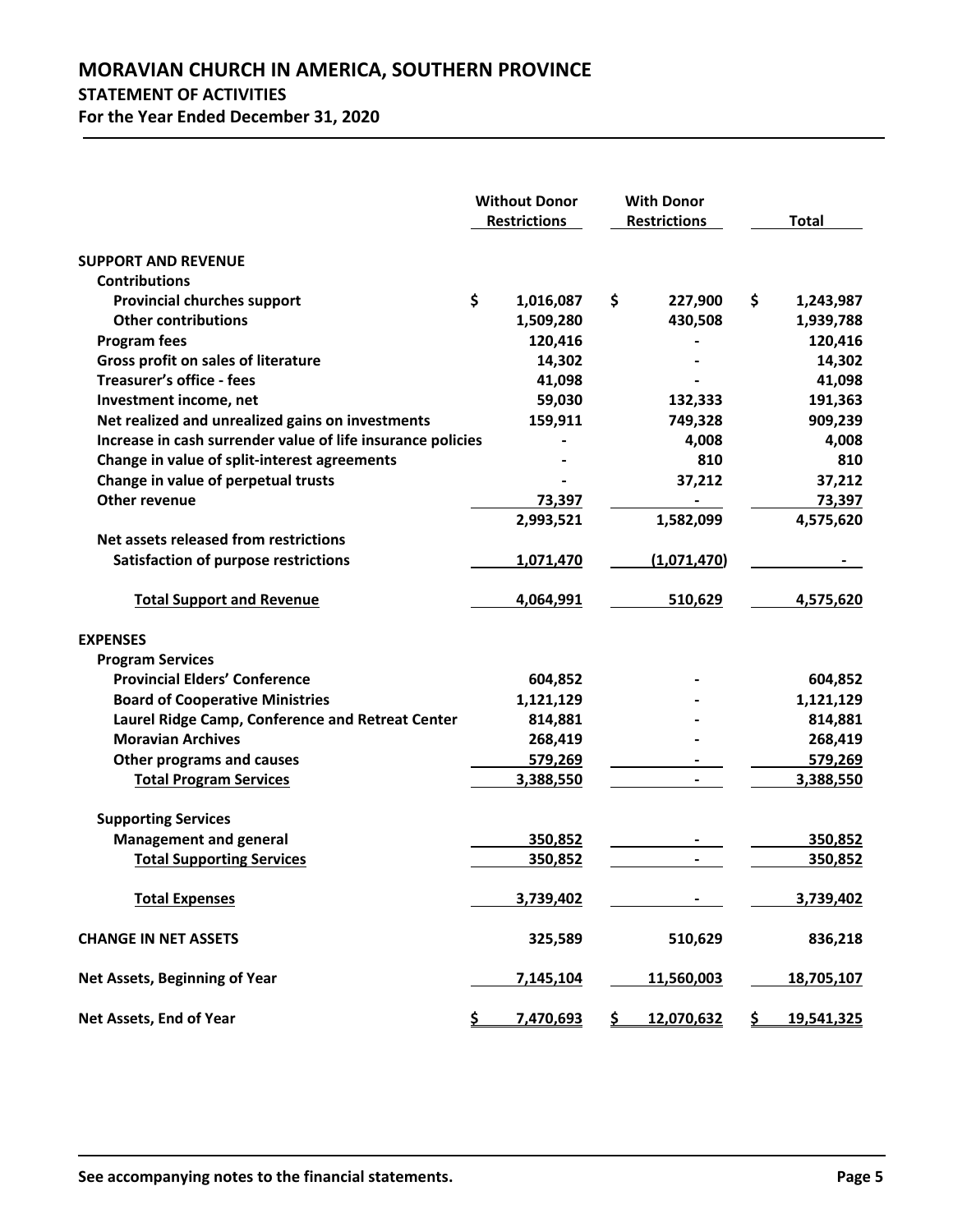### **MORAVIAN CHURCH IN AMERICA, SOUTHERN PROVINCE STATEMENT OF ACTIVITIES**

**For the Year Ended December 31, 2019**

|                                                             |           | <b>Without Donor</b><br><b>Restrictions</b> |     | <b>With Donor</b><br><b>Restrictions</b> | <b>Total</b>     |
|-------------------------------------------------------------|-----------|---------------------------------------------|-----|------------------------------------------|------------------|
| <b>SUPPORT AND REVENUE</b>                                  |           |                                             |     |                                          |                  |
| <b>Contributions</b>                                        |           |                                             |     |                                          |                  |
| <b>Provincial churches support</b>                          | \$        | 1,046,691                                   | \$  | 283,963                                  | \$<br>1,330,654  |
| <b>Other contributions</b>                                  |           | 1,448,943                                   |     | 301,973                                  | 1,750,916        |
| <b>Program</b> fees                                         |           | 676,910                                     |     |                                          | 676,910          |
| Gross profit on sales of literature                         |           | 12,112                                      |     |                                          | 12,112           |
| Treasurer's office - fees                                   |           | 73,961                                      |     |                                          | 73,961           |
| Investment income, net                                      |           | 69,203                                      |     | 193,073                                  | 262,276          |
| Net realized and unrealized gains on investments            |           | 232,588                                     |     | 1,055,213                                | 1,287,801        |
| Increase in cash surrender value of life insurance policies |           |                                             |     | 4,326                                    | 4,326            |
| Change in value of split-interest agreements                |           |                                             |     | 2,692                                    | 2,692            |
| Change in value of perpetual trusts                         |           |                                             |     | 77,149                                   | 77,149           |
| Other revenue                                               |           | 8,980                                       |     | -                                        | 8,980            |
|                                                             |           | 3,569,388                                   |     | 1,918,389                                | 5,487,777        |
| Net assets released from restrictions                       |           |                                             |     |                                          |                  |
| <b>Satisfaction of purpose restrictions</b>                 |           | 877,030                                     |     | (877, 030)                               |                  |
| <b>Total Support and Revenue</b>                            |           | 4,446,418                                   |     | 1,041,359                                | 5,487,777        |
| <b>EXPENSES</b>                                             |           |                                             |     |                                          |                  |
| <b>Program Services</b>                                     |           |                                             |     |                                          |                  |
| <b>Provincial Elders' Conference</b>                        |           | 633,761                                     |     |                                          | 633,761          |
| <b>Board of Cooperative Ministries</b>                      |           | 1,159,754                                   |     |                                          | 1,159,754        |
| Laurel Ridge Camp, Conference and Retreat Center            |           | 1,074,730                                   |     |                                          | 1,074,730        |
| <b>Moravian Archives</b>                                    |           | 280,428                                     |     |                                          | 280,428          |
| Other programs and causes                                   |           | 493,618                                     |     |                                          | 493,618          |
| <b>Total Program Services</b>                               |           | 3,642,291                                   |     | $\blacksquare$                           | 3,642,291        |
| <b>Supporting Services</b>                                  |           |                                             |     |                                          |                  |
| <b>Management and general</b>                               |           | 317,456                                     |     |                                          | 317,456          |
| <b>Total Supporting Services</b>                            |           | 317,456                                     |     |                                          | 317,456          |
| <b>Total Expenses</b>                                       |           | 3,959,747                                   |     |                                          | 3,959,747        |
| <b>CHANGE IN NET ASSETS</b>                                 |           | 486,671                                     |     | 1,041,359                                | 1,528,030        |
| <b>Net Assets, Beginning of Year</b>                        |           | 6,658,433                                   |     | 10,518,644                               | 17,177,077       |
| Net Assets, End of Year                                     | <u>\$</u> | 7,145,104                                   | \$. | 11,560,003                               | \$<br>18,705,107 |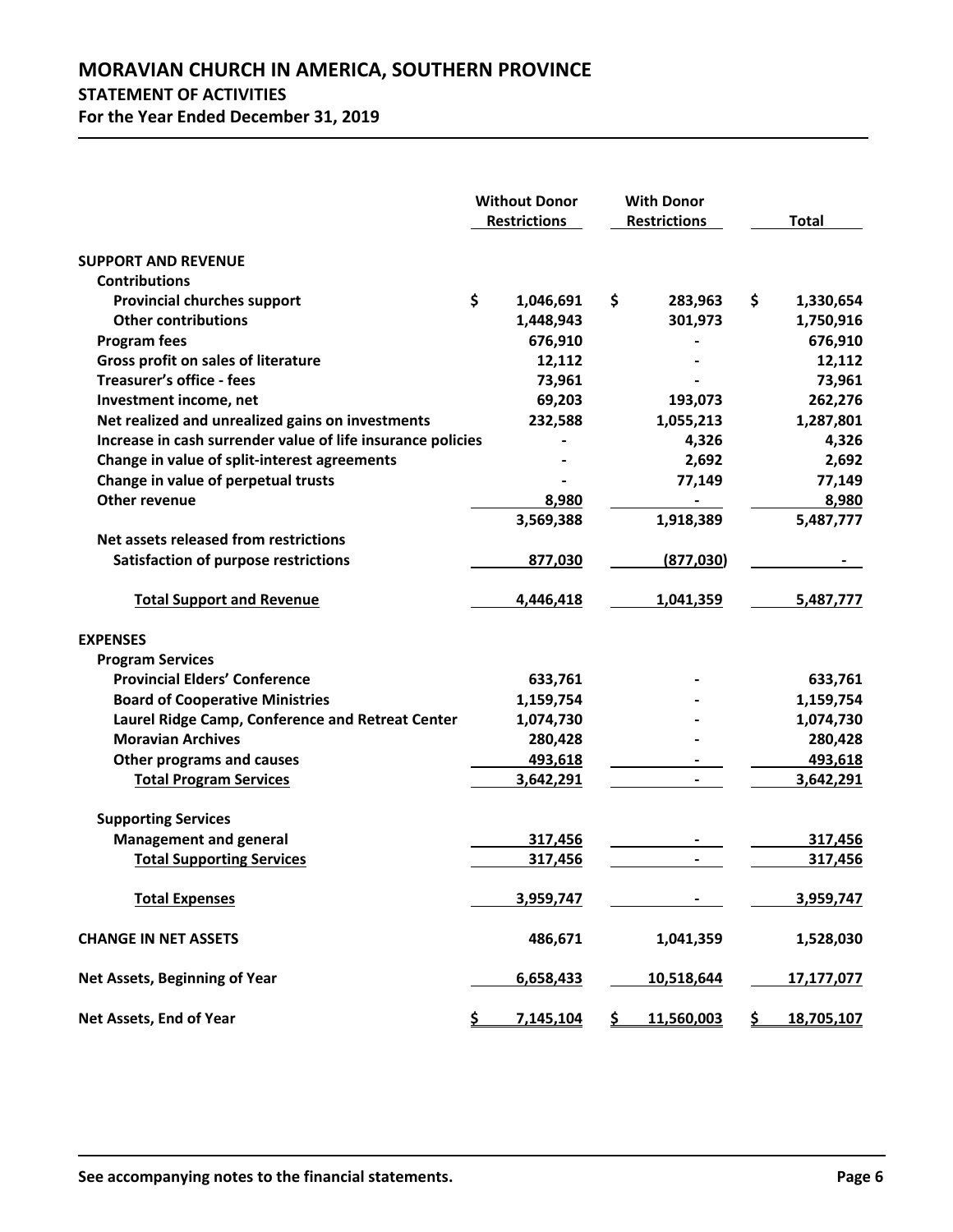#### **MORAVIAN CHURCH IN AMERICA, SOUTHERN PROVINCE STATEMENT OF FUNCTIONAL EXPENSES For the Year Ended December 31, 2020**

|                                         |   | <b>Program Services</b>             |   |                                                     |    |                                                        |    |                             |    |                                     |   |                                            |                           |         |    |           |
|-----------------------------------------|---|-------------------------------------|---|-----------------------------------------------------|----|--------------------------------------------------------|----|-----------------------------|----|-------------------------------------|---|--------------------------------------------|---------------------------|---------|----|-----------|
|                                         |   | Provincial<br>Elders'<br>Conference |   | <b>Board of</b><br>Cooperative<br><b>Ministries</b> |    | Laurel Ridge<br>Camp, Conference<br>and Retreat Center |    | Moravian<br><b>Archives</b> |    | <b>Other Programs</b><br>and Causes |   | <b>Total</b><br>Program<br><b>Services</b> | Management<br>and General |         |    | Total     |
| Salaries and related expenses           | S | 311,626                             | Ś | 419,662                                             | \$ | 350,194                                                | Ś. | 171,842                     | \$ | $\blacksquare$                      | S | 1,253,324                                  | \$                        | 178,178 | S. | 1,431,502 |
| Occupancy                               |   | 11,568                              |   | 17,606                                              |    | 70,734                                                 |    | 68,834                      |    |                                     |   | 168,742                                    |                           | 12,373  |    | 181,115   |
| <b>Supplies</b>                         |   | 2,796                               |   | 4,068                                               |    | 12,176                                                 |    | 1,509                       |    |                                     |   | 20,549                                     |                           | 1,130   |    | 21,679    |
| Printing                                |   | 862                                 |   | 3,703                                               |    | 1,960                                                  |    | 2,164                       |    |                                     |   | 8,689                                      |                           | 359     |    | 9,048     |
| <b>Computer expense</b>                 |   | 1,306                               |   | 9,052                                               |    | 9,279                                                  |    | 751                         |    |                                     |   | 20,388                                     |                           | 4,091   |    | 24,479    |
| Transportation                          |   | 5,618                               |   | 1,386                                               |    | 8,153                                                  |    |                             |    |                                     |   | 15,157                                     |                           | 249     |    | 15,406    |
| Insurance                               |   | 3,913                               |   | 6,208                                               |    | 29,461                                                 |    | 3,684                       |    |                                     |   | 43,266                                     |                           | 2,440   |    | 45,706    |
| <b>Property taxes</b>                   |   |                                     |   | 119                                                 |    | $\blacksquare$                                         |    |                             |    |                                     |   | 119                                        |                           |         |    | 119       |
| <b>Repairs and maintenance</b>          |   |                                     |   | 1,365                                               |    | 41,512                                                 |    | 10,000                      |    |                                     |   | 52,877                                     |                           |         |    | 52,877    |
| Interest expense                        |   |                                     |   |                                                     |    |                                                        |    |                             |    |                                     |   |                                            |                           | 23,790  |    | 23,790    |
| <b>Telephone</b>                        |   | 2,764                               |   |                                                     |    | 10,732                                                 |    | 2,240                       |    |                                     |   | 15,736                                     |                           | 2,668   |    | 18,404    |
| <b>Professional services</b>            |   | 1,772                               |   | 4,500                                               |    | 10,432                                                 |    |                             |    |                                     |   | 16,704                                     |                           | 76,128  |    | 92,832    |
| <b>Program activities</b>               |   | 228,148                             |   | 595,531                                             |    | 61,593                                                 |    | 4,666                       |    | 162,505                             |   | 1,052,443                                  |                           |         |    | 1,052,443 |
| Postage                                 |   | 783                                 |   | 1,855                                               |    | 3,670                                                  |    |                             |    |                                     |   | 6,308                                      |                           | 1,617   |    | 7,925     |
| <b>Public relations</b>                 |   | 499                                 |   |                                                     |    |                                                        |    | 1,221                       |    |                                     |   | 1,720                                      |                           |         |    | 1,720     |
| <b>Continuing education</b>             |   | 2,116                               |   | 1,365                                               |    | 725                                                    |    | 285                         |    |                                     |   | 4,491                                      |                           | 275     |    | 4,766     |
| <b>Miscellaneous</b>                    |   | 25,724                              |   | 25,108                                              |    | 5,530                                                  |    | 1,041                       |    | 1,118                               |   | 58,521                                     |                           | 47,554  |    | 106,075   |
| Services to ministers and congregations |   |                                     |   |                                                     |    |                                                        |    |                             |    | 308,037                             |   | 308,037                                    |                           |         |    | 308,037   |
| <b>Ministerial student aid</b>          |   |                                     |   |                                                     |    |                                                        |    |                             |    | 51,177                              |   | 51,177                                     |                           |         |    | 51,177    |
| <b>Unity Causes</b>                     |   |                                     |   |                                                     |    |                                                        |    |                             |    | 56,432                              |   | 56,432                                     |                           |         |    | 56,432    |
|                                         |   | 599,495                             |   | 1,091,528                                           |    | 616,151                                                |    | 268,237                     |    | 579,269                             |   | 3,154,680                                  |                           | 350,852 |    | 3,505,532 |
| Depreciation                            |   | 5,357                               |   | 29,601                                              |    | 198,730                                                |    | 182                         |    |                                     |   | 233,870                                    |                           |         |    | 233,870   |
|                                         |   | 604,852                             |   | 1,121,129                                           |    | 814,881                                                |    | 268,419                     |    | 579,269                             |   | 3,388,550                                  |                           | 350,852 |    | 3,739,402 |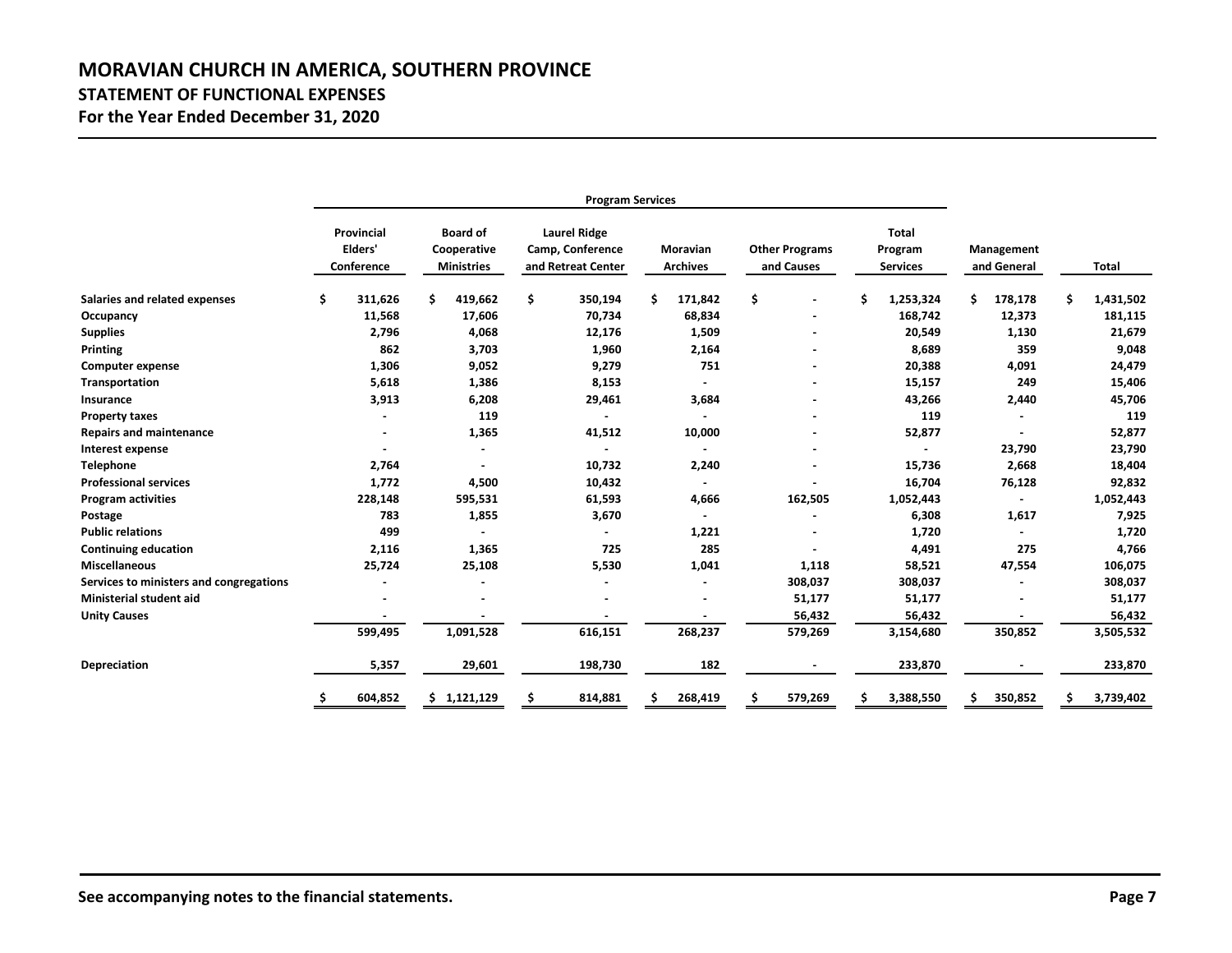#### **MORAVIAN CHURCH IN AMERICA, SOUTHERN PROVINCE STATEMENT OF FUNCTIONAL EXPENSES For the Year Ended December 31, 2019**

|                                         |   | <b>Program Services</b>                    |   |                                                     |    |                                                               |    |                             |    |                                     |   |                                            |    |         |    |           |  |  |  |                           |       |  |
|-----------------------------------------|---|--------------------------------------------|---|-----------------------------------------------------|----|---------------------------------------------------------------|----|-----------------------------|----|-------------------------------------|---|--------------------------------------------|----|---------|----|-----------|--|--|--|---------------------------|-------|--|
|                                         |   | <b>Provincial</b><br>Elders'<br>Conference |   | <b>Board of</b><br>Cooperative<br><b>Ministries</b> |    | <b>Laurel Ridge</b><br>Camp, Conference<br>and Retreat Center |    | Moravian<br><b>Archives</b> |    | <b>Other Programs</b><br>and Causes |   | <b>Total</b><br>Program<br><b>Services</b> |    |         |    |           |  |  |  | Management<br>and General | Total |  |
| Salaries and related expenses           | S | 302,431                                    | Ś | 581,047                                             | \$ | 401,953                                                       | Ś. | 166,632                     | \$ |                                     | Ŝ | 1,452,063                                  | \$ | 185,315 | Ŝ. | 1,637,378 |  |  |  |                           |       |  |
| Occupancy                               |   | 14,244                                     |   | 15,571                                              |    | 89,137                                                        |    | 68,913                      |    |                                     |   | 187,865                                    |    | 20,177  |    | 208,042   |  |  |  |                           |       |  |
| <b>Supplies</b>                         |   | 1,767                                      |   | 13,973                                              |    | 33,873                                                        |    | 613                         |    |                                     |   | 50,226                                     |    | 2,178   |    | 52,404    |  |  |  |                           |       |  |
| Printing                                |   | 1,605                                      |   | 7,827                                               |    | 1,900                                                         |    | 3,572                       |    |                                     |   | 14,904                                     |    | 484     |    | 15,388    |  |  |  |                           |       |  |
| <b>Computer expense</b>                 |   | 1,188                                      |   | 5,461                                               |    | 13,865                                                        |    | 982                         |    |                                     |   | 21,496                                     |    | 6,125   |    | 27,621    |  |  |  |                           |       |  |
| Transportation                          |   | 13,196                                     |   | 6,735                                               |    | 12,019                                                        |    |                             |    |                                     |   | 31,950                                     |    | 1,367   |    | 33,317    |  |  |  |                           |       |  |
| Insurance                               |   | 2,717                                      |   | 2,249                                               |    | 30,111                                                        |    | 13,638                      |    |                                     |   | 48,715                                     |    | 2,144   |    | 50,859    |  |  |  |                           |       |  |
| <b>Property taxes</b>                   |   | 3,228                                      |   |                                                     |    |                                                               |    |                             |    |                                     |   | 3,228                                      |    |         |    | 3,228     |  |  |  |                           |       |  |
| <b>Repairs and maintenance</b>          |   |                                            |   | 17,812                                              |    | 62,821                                                        |    | 11,686                      |    |                                     |   | 92,319                                     |    |         |    | 92,319    |  |  |  |                           |       |  |
| Interest expense                        |   |                                            |   |                                                     |    |                                                               |    |                             |    |                                     |   |                                            |    | 26,709  |    | 26,709    |  |  |  |                           |       |  |
| Telephone                               |   | 2,016                                      |   |                                                     |    | 11,352                                                        |    | 2,053                       |    |                                     |   | 15,421                                     |    | 1,514   |    | 16,935    |  |  |  |                           |       |  |
| <b>Professional services</b>            |   | 14,753                                     |   |                                                     |    | 22,312                                                        |    | $\overline{\phantom{a}}$    |    |                                     |   | 37,065                                     |    | 66,637  |    | 103,702   |  |  |  |                           |       |  |
| <b>Program activities</b>               |   | 264,693                                    |   | 456,200                                             |    | 182,908                                                       |    | 8,336                       |    | 129,861                             |   | 1,041,998                                  |    |         |    | 1,041,998 |  |  |  |                           |       |  |
| Postage                                 |   | 801                                        |   | 1,387                                               |    | 971                                                           |    |                             |    |                                     |   | 3,159                                      |    | 1,571   |    | 4,730     |  |  |  |                           |       |  |
| <b>Public relations</b>                 |   | 499                                        |   |                                                     |    |                                                               |    | 1,230                       |    |                                     |   | 1,729                                      |    |         |    | 1,729     |  |  |  |                           |       |  |
| <b>Continuing education</b>             |   | 1,420                                      |   | 4,206                                               |    | 1,735                                                         |    | 80                          |    |                                     |   | 7,441                                      |    | 275     |    | 7,716     |  |  |  |                           |       |  |
| <b>Miscellaneous</b>                    |   | 4,135                                      |   | 18,568                                              |    | 5,451                                                         |    | 2,511                       |    |                                     |   | 30,665                                     |    | 2,960   |    | 33,625    |  |  |  |                           |       |  |
| Services to ministers and congregations |   |                                            |   |                                                     |    |                                                               |    |                             |    | 286,328                             |   | 286,328                                    |    |         |    | 286,328   |  |  |  |                           |       |  |
| <b>Ministerial student aid</b>          |   |                                            |   |                                                     |    |                                                               |    |                             |    | 10,065                              |   | 10,065                                     |    |         |    | 10,065    |  |  |  |                           |       |  |
| <b>Unity Causes</b>                     |   |                                            |   |                                                     |    |                                                               |    |                             |    | 67,364                              |   | 67,364                                     |    |         |    | 67,364    |  |  |  |                           |       |  |
|                                         |   | 628,693                                    |   | 1,131,036                                           |    | 870,408                                                       |    | 280,246                     |    | 493,618                             |   | 3,404,001                                  |    | 317,456 |    | 3,721,457 |  |  |  |                           |       |  |
| Depreciation                            |   | 5,068                                      |   | 28,718                                              |    | 204,322                                                       |    | 182                         |    |                                     |   | 238,290                                    |    |         |    | 238,290   |  |  |  |                           |       |  |
|                                         |   | 633,761                                    |   | 1,159,754                                           |    | 1,074,730                                                     |    | 280,428                     |    | 493,618                             |   | 3,642,291                                  |    | 317,456 |    | 3,959,747 |  |  |  |                           |       |  |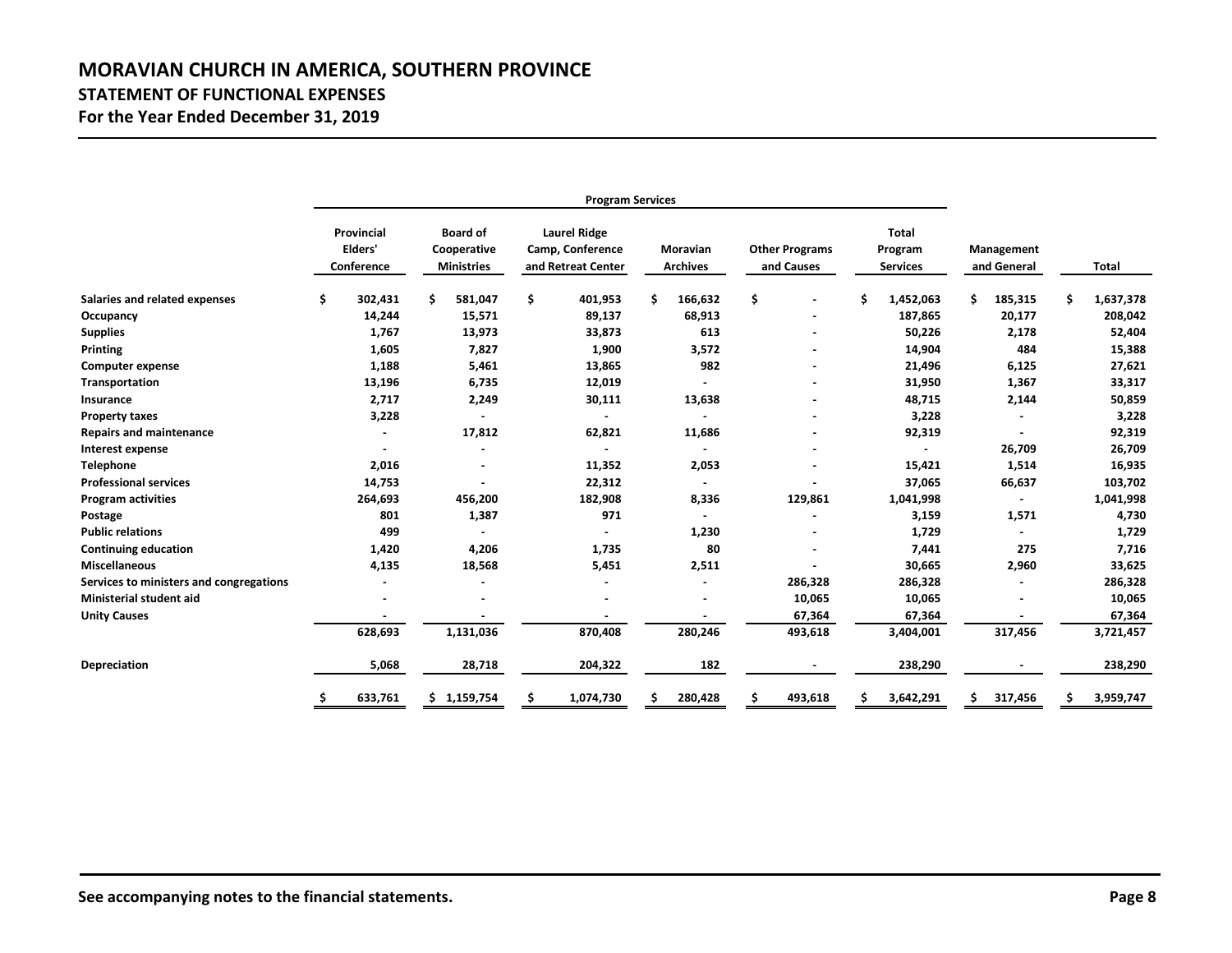# **MORAVIAN CHURCH IN AMERICA, SOUTHERN PROVINCE STATEMENTS OF CASH FLOWS**

**For the Years Ended December 31, 2020 and 2019**

|                                                            | 2020      |            | 2019      |               |
|------------------------------------------------------------|-----------|------------|-----------|---------------|
| <b>OPERATING ACTIVITIES</b>                                |           |            |           |               |
| Change in net assets                                       | \$        | 836,218    | \$        | 1,528,030     |
| Adjustments to reconcile change in net assets              |           |            |           |               |
| to net cash provided by operating activities:              |           |            |           |               |
| Depreciation                                               |           | 233,870    |           | 238,290       |
| Gain on disposal of property and equipment                 |           | (300)      |           | (1, 153)      |
| <b>Non-cash contribution</b>                               |           |            |           | (4, 156)      |
| Loss on sale of other assets                               |           |            |           | 47,760        |
| Net realized and unrealized gains on investments           |           | (908, 404) |           | (1, 286, 464) |
| Change in value of split-interest agreements               |           | (810)      |           | (2,692)       |
| Change in value of perpetual trusts                        |           | (37, 212)  |           | (77, 149)     |
| Contributions restricted for long-term purposes            |           | (31, 561)  |           | (41, 257)     |
| Change in cash surrender value of life insurance policies  |           | (4,009)    |           | (4, 326)      |
| (Increase) decrease in operating assets:                   |           |            |           |               |
| <b>Receivables</b>                                         |           | (13, 784)  |           | (76, 303)     |
| <b>Prepaid expenses</b>                                    |           | (31, 729)  |           | (32, 411)     |
| <b>Notes receivable</b>                                    |           | 19,047     |           | 20,479        |
| Due from other Moravian Church entities, net               |           | (178, 526) |           | 270,550       |
| Increase (decrease) in operating liabilities:              |           |            |           |               |
| <b>Accounts payable and accrued liabilities</b>            |           | 179,668    |           | 60,663        |
| Due to Moravian Church supported entities                  |           | 28,831     |           | 36,922        |
| <b>Net Cash Provided by Operating Activities</b>           |           | 91,299     |           | 676,783       |
| <b>INVESTING ACTIVITIES</b>                                |           |            |           |               |
| <b>Sales of investments</b>                                |           | 517,399    |           | 657,184       |
| <b>Purchases of investments</b>                            |           | (355, 175) |           | (879, 139)    |
| Purchases of property and equipment                        |           | (64, 249)  |           | (72, 764)     |
| Proceeds from sale of property and equipment               |           | 300        |           | 2,000         |
| Proceeds from sale of other assets                         |           |            |           | 499,670       |
| <b>Net Cash Provided by Investing Activities</b>           |           | 98,275     |           | 206,951       |
| <b>FINANCING ACTIVITIES</b>                                |           |            |           |               |
| Principal repayments on debt                               |           | (75, 597)  |           | (72, 677)     |
| Proceeds from loan payable                                 |           | 306,326    |           |               |
| Contributions restricted for long-term purposes            |           | 31,561     |           | 41,257        |
| <b>Net Cash Provided by (Used in) Financing Activities</b> |           | 262.290    |           | (31.420)      |
| <b>Change in Cash and Cash Equivalents</b>                 |           | 451,864    |           | 852,314       |
| Cash and Cash Equivalents at Beginning of Year             |           | 2,079,120  |           | 1,226,806     |
| Cash and Cash Equivalents at End of Year                   | <u>\$</u> | 2,530,984  | Ş.        | 2,079,120     |
| <b>SUPPLEMENTAL INFORMATION</b>                            |           |            |           |               |
| <b>Interest paid</b>                                       | <u>\$</u> | 23,790     | <u>\$</u> | 26,709        |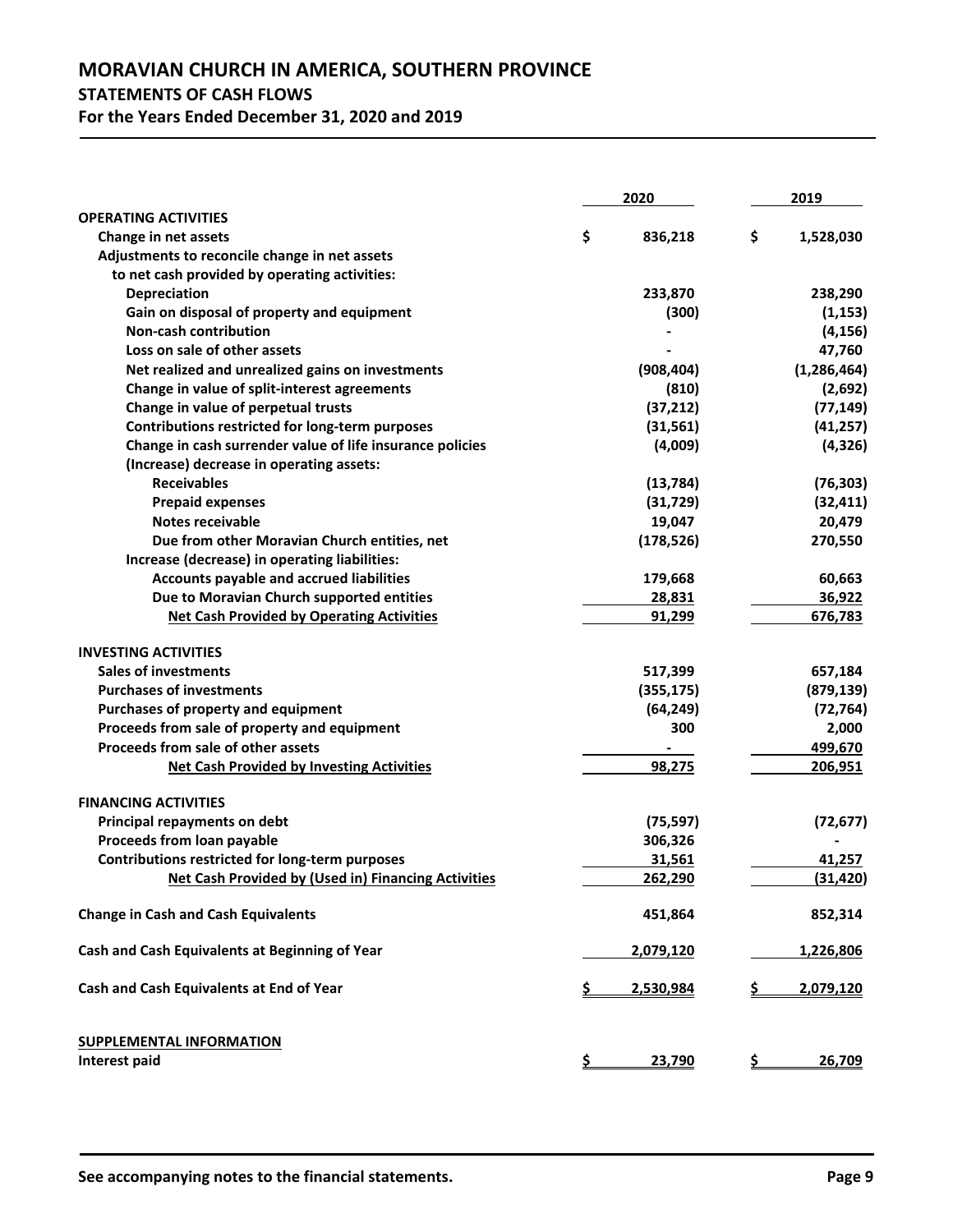#### **NOTE A: NATURE OF ORGANIZATION**

The Moravian Church in America, Southern Province ("MCSP") is a North Carolina corporation formed by an action of the General Assembly of North Carolina in 1877. The corporation serves within the southeastern United States to administer and promote the purposes and activities of the worldwide Moravian Church, formally known as The Unitas Fratrum.

The Provincial Synod is the legislative body composed of representatives from congregations, boards, and agencies. It meets every four yearsto elect officers of the Province, adopt rules and regulations, and to oversee the affairs of the Province.

The activities of MCSP are carried out by the congregations of the Province located in North Carolina, Virginia, Georgia and Florida and by:

- The Provincial Elders' Conference which establishes and implements the goals and priorities of the Province; and plans and implements all phases of extension work.
- The Provincial Support Services Board which manages the funds of Provincial Boards and congregations.
- Laurel Ridge Camp, Conference and Retreat Center which operates under the direction of the Provincial Elder's Conference to further the purposes of that Board.
- The Board of Cooperative Ministries which serves to develop programs, strategies, and resources for local churches and the Province; plan and implement work undertaken by the Province to meet community and human need in areas served by the Province including the operations of Sunnyside Ministry; and make policy and implement programs in all matters pertaining to Christian education.
- The Archives of the Moravian Church in America, Southern Province which serves as custodian for the archives of the Province.

However, the assets, liabilities and operations of the congregations ofthe Province are notreflected in these financial statements.

#### **NOTE B: SUMMARY OF SIGNIFICANT ACCOUNTING POLICIES**

#### **Basis of Presentation**

The financial statements of MCSP have been prepared on the accrual basis in accordance with U.S. generally accepted accounting principles (GAAP). MCSP reports information regarding its financial position and activities according to two classes of net assets: net assets without donor restrictions and net assets with donor restrictions.

*Net assets without donorrestrictions* ‐ net assetsthat are notrestricted by donors orfor which donor‐imposed restrictions have expired. The Board has designated, from net assets without donor restrictions, net assets for special purposes.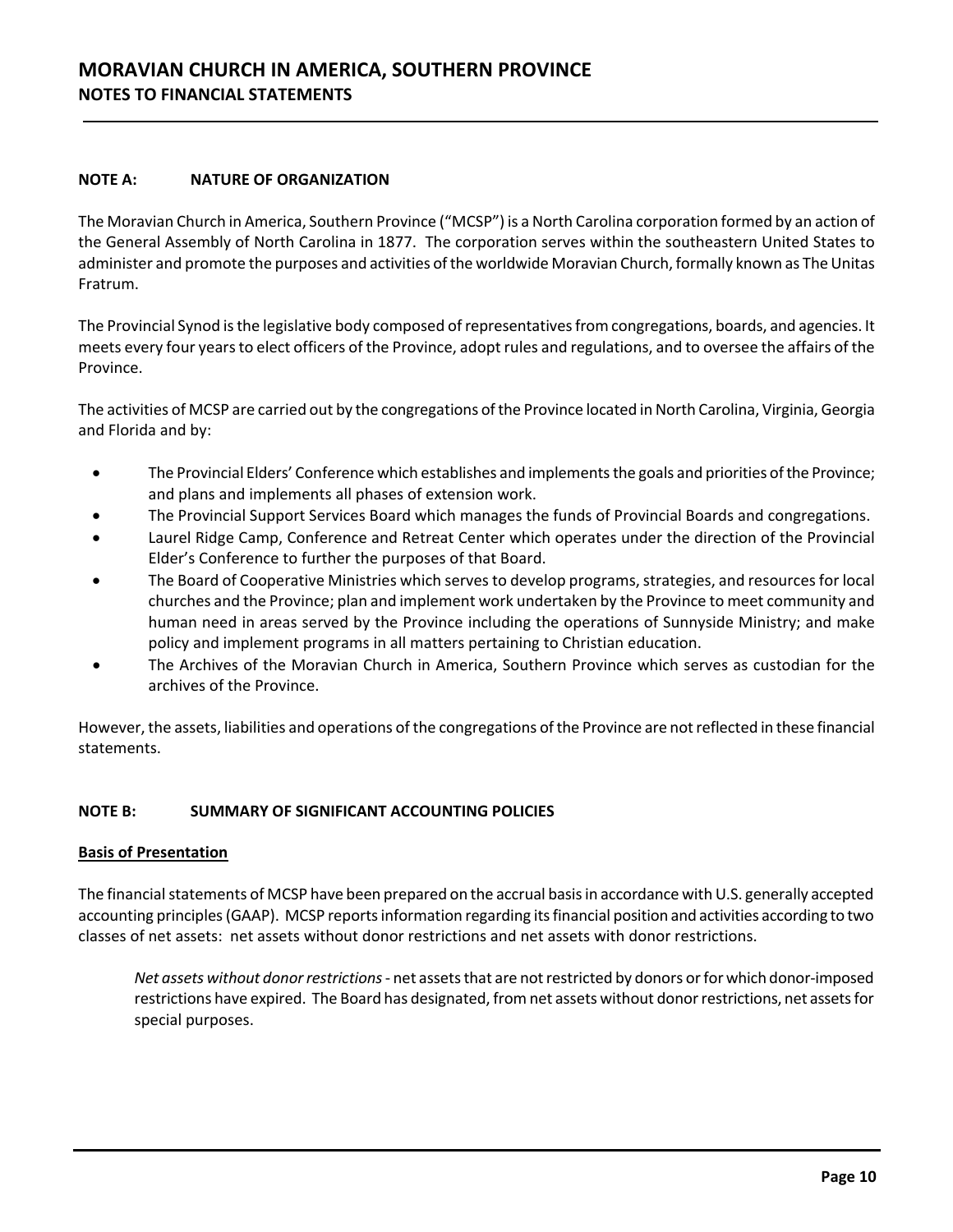*Net assets with donor restrictions* ‐ net assets subject to donor‐imposed restrictions. Some donor‐imposed restrictions are temporary in nature, such as those that will be met by the passage of time or other events specified by the donor. Other donor‐imposed restrictions are perpetual in nature, where the donorstipulates that resources be maintained in perpetuity

Revenues are reported asincreasesin net assets without donor restrictions unless use of the related assetsislimited by donor-imposed restrictions. Expenses are reported as decreases in net assets without donor restrictions. Gains and losses on investments and other assets or liabilities are reported asincreases or decreasesin net assets without donor restrictions unless their use is restricted by explicit donor stipulation or by law. Expirations of donor restrictions on the net assets(i.e. donor‐stipulated purpose has been fulfilled and/or the stipulated time period has elapsed) are reported as reclassifications between the applicable classes of net assets.

The financial statements of MCSP include the activities of the following operating agencies:

- Provincial Administration
- Board of Cooperative Ministries
- Laurel Ridge Camp, Conference and Retreat Center
- Moravian Archives

Also, MCSP holdstitle to certain church property real estate used by variousindividual congregations ofthe Province. The exclusion of these assetsis due to the fact that the original cost of the assetsis not available or practical to attain. However, their exclusion from the accompanying financial statements is not in conformity with GAAP.

#### **Cash and Cash Equivalents**

MCSP considers all demand deposits atfinancial institutions and all highly liquid investments with an originalmaturity of three months or less to be cash equivalents. Those accounts may exceed federal insurance limits from time to time. MCSP has not experienced any losses on such deposits, and does not believe the organization is exposed to a significant risk of loss.

#### **Promises to Give**

Contributions and grants(promisesto give) are recognized asrevenuesin the period the commitmentis made. MCSP records unconditional promises to give that are expected to be collected within one year at net realizable value. Unconditional promises to give expected to be collected in future years are initially recorded at fair value using present value techniques incorporating risk‐adjusted discount rates designed to reflect the assumptions market participants would use in pricing the asset. In subsequent years, amortization of the discounts is included in contributions and grants revenue in the statements of activities. MCSP determines an allowance for uncollectible promises to give based on historical experience, an assessment of the economic conditions, and a review of subsequent collections. Promisesto give are written off when deemed uncollectible. An allowance for uncollectible promisesto give was not considered necessary at December 31, 2020 or 2019. Conditional promisesto give are not recognized until they become unconditional, that is, when the conditions upon which they depend are substantially met.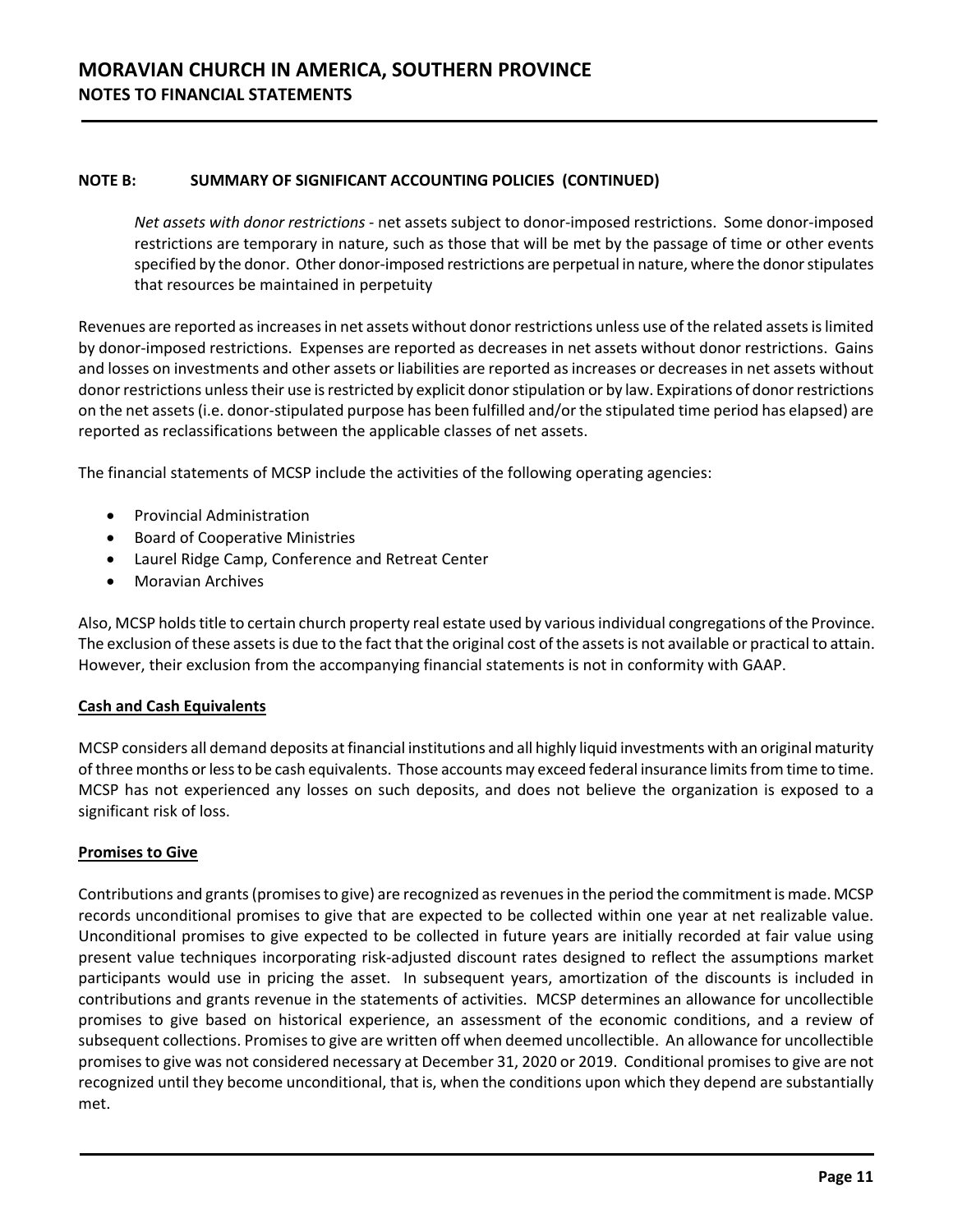#### **Investments**

MCSP carries investments in marketable securities with readily determinable fair values and all investments in debt securities at their fair market values in the statements of financial position. Realized and unrealized gains and losses are included in the change in net assets in the accompanying statements of activities. Net unrealized gains and losses on investments, whose income is with or without donor restrictions to use, is reported as net assets without donor restrictions or net assets with donor restrictions.

MCSP maintains investment accounts for its invested funds, most of which have been pooled with other affiliated entities of the Moravian Church in a pooled investment fund account, the Common Fund, operated by the Moravian Ministries Foundation in America under the direction of a professional investment manager. Realized and unrealized gains and losses from securities in the investment accounts are allocated to the individual funds. This pooled investment portfolio is diversified among issuers in order to mitigate concentrations of credit and market risk.

Expenses relating to investment income, including custodial fees and investment advisory fees, have been netted against investment income in the financial statements. During the years ended December 31, 2020 and 2019, these fees totaled \$94,135 and \$74,911, respectively.

#### **Property and Equipment**

Property and equipment additions are recorded at cost, or if donated, at fair value at the date of donation. Depreciation of property and equipment is computed using the straight-line method over the estimated useful lives of the respective assets. Expenditures for maintenance, repairs and minor renewals are charged to expense as incurred.

#### **Assets Held and Liabilities Under Split Interest Agreements**

MCSP acts as trustee for various irrevocable trusts. These trusts are governed by the respective trust agreements, which generally provide for either an income stream or a future distribution of cash or other assets to MCSP, in whole orin part, for a specified period or upon the occurrence of a specific event,respectively. The trust assets are recorded at fair value, and a related liability for future payments to be made to the specified beneficiaries is recorded at fair value using present value techniques and risk‐adjusted discount rates designed to reflect the assumptions market participants would use in pricing the liability. The excess of contributed assets over the trust liability is recorded as a contribution with donor restrictions until such amount is received via trust distribution or is expended in satisfaction of the donor restricted purpose stipulated by the trust agreement, or both, if any. At that time, net assets with donor‐ imposed time or purpose restrictions are released to net assets without restrictions, and net assets with donor restrictions that are perpetual in nature are transferred to the endowment. In subsequent years, the liability for future trust payments to the donor is reduced by payments made to the donor and is adjusted to reflect changes in the fair value of the liability at the end of the year. Upon termination of the trust, the remaining liability is removed and recognized as income.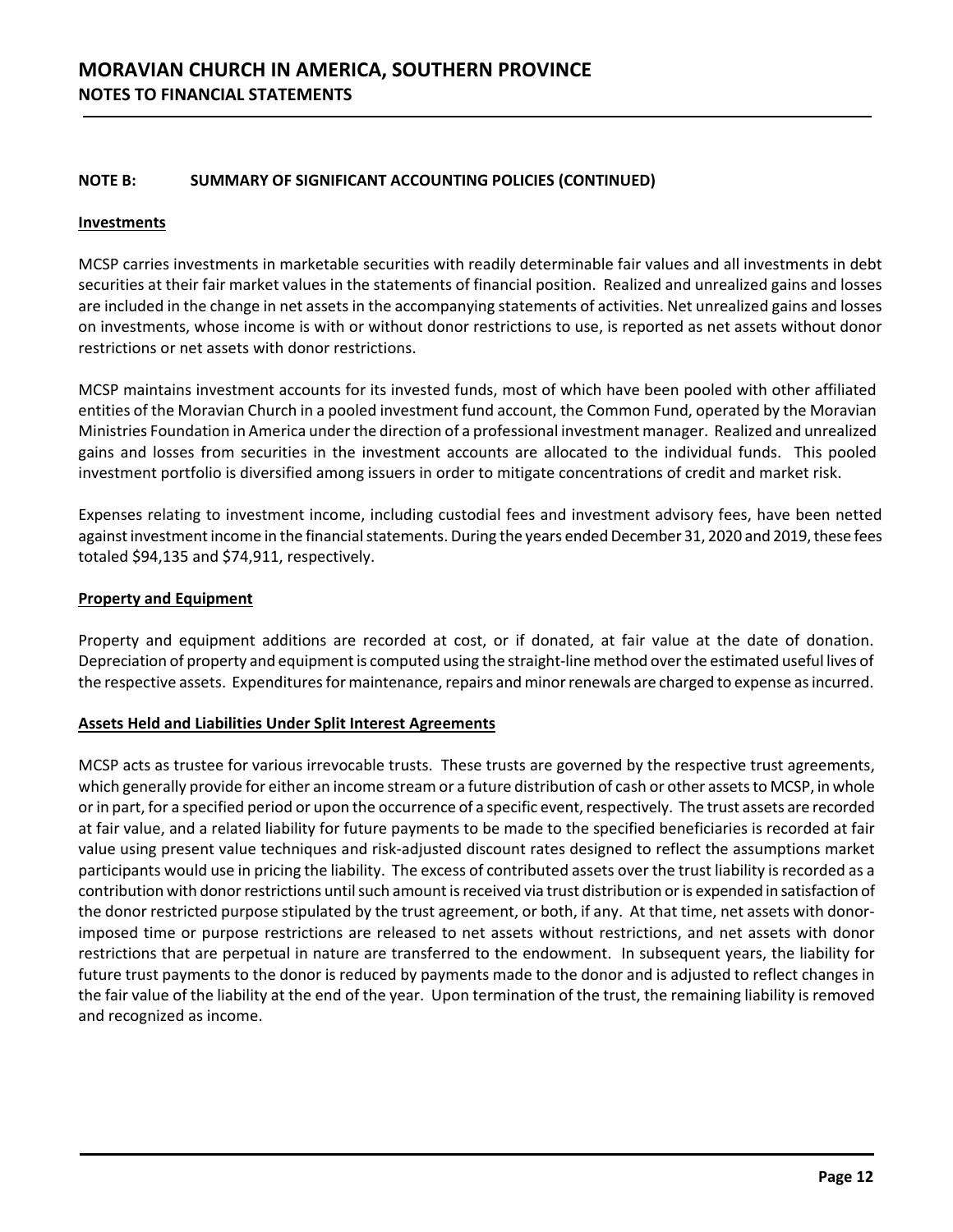#### **Beneficial Interests in Split‐Interest Agreements**

MCSP has been named as an irrevocable beneficiary of several charitable remainder trusts and gift annuity agreements held and administered by independentthird parties. These trusts were created independently by donors and are administered by outside agents designated by the donors. Therefore, MCSP has neither possession nor control over the assets. At the date MCSP receives notice of a beneficial interest, a contribution with donor restrictions is recorded in the statements of activities, and a beneficial interest in split-interest agreements is recorded in the statements of financial position at fair value using present value techniques and risk‐adjusted discountrates designed to reflect the assumptions market participants would use in pricing the expected distributions to be received under the agreement. Thereafter, beneficial interests in the split‐interest agreements are reported at fair value in the statements of financial position, with changes in fair value recognized in the statements of activities.

Upon receipt of distributions or expenditures, or both, in satisfaction of the donor-restricted purpose, if any, net assets with donor‐imposed time or purpose restrictions are released to net assets without donor restrictions. Distributions with donor-imposed restrictions that are perpetual in nature are transferred to the endowment, in which case, net assets with donor‐restrictions are not released.

#### **Beneficial Interest in Perpetual Trusts**

MCSP has been named as an irrevocable beneficiary of several perpetual trusts held and administered by independent trustees. Perpetual trusts provide for the distribution of the net income of the trusts to MCSP, however, MCSP will never receive the assets of the trusts. At the date MCSP receives notice of a beneficial interest, a contribution with donor restrictions of a perpetual nature is recorded in the statements of activities, and a beneficial interest in perpetual trust is recorded in the statements of financial position at the fair value of the underlying trust assets. Thereafter, beneficial interests in the trusts are reported at the fair value of the trusts' assets in the statements of financial position, with trust distributions and changes in fair value recognized in the statements of activities.

#### **Collections**

MCSP owns significant collections of historical books, materials, manuscripts, and records. In addition, MCSP also serves as custodian for significant collections of historical books, materials, manuscripts and records owned by various other Moravian entities.

The collections, which were acquired since MCSP's inception, are not recognized as assets on the statement of financial position. Purchases of collection items are recorded as decreases in net assets in the year acquired. In accordance with GAAP, MCSP does not capitalize donated collection items or recognize them as revenues or gains. GAAP provides that such donations need not be recognized if they are added to collections that are held for public exhibition, education, or research in furtherance of public service rather than financial gain, are protected, kept unencumbered, cared for, and preserved, and are subject to a policy that requires the proceeds from sales of collection items to be used to acquire other items for collections.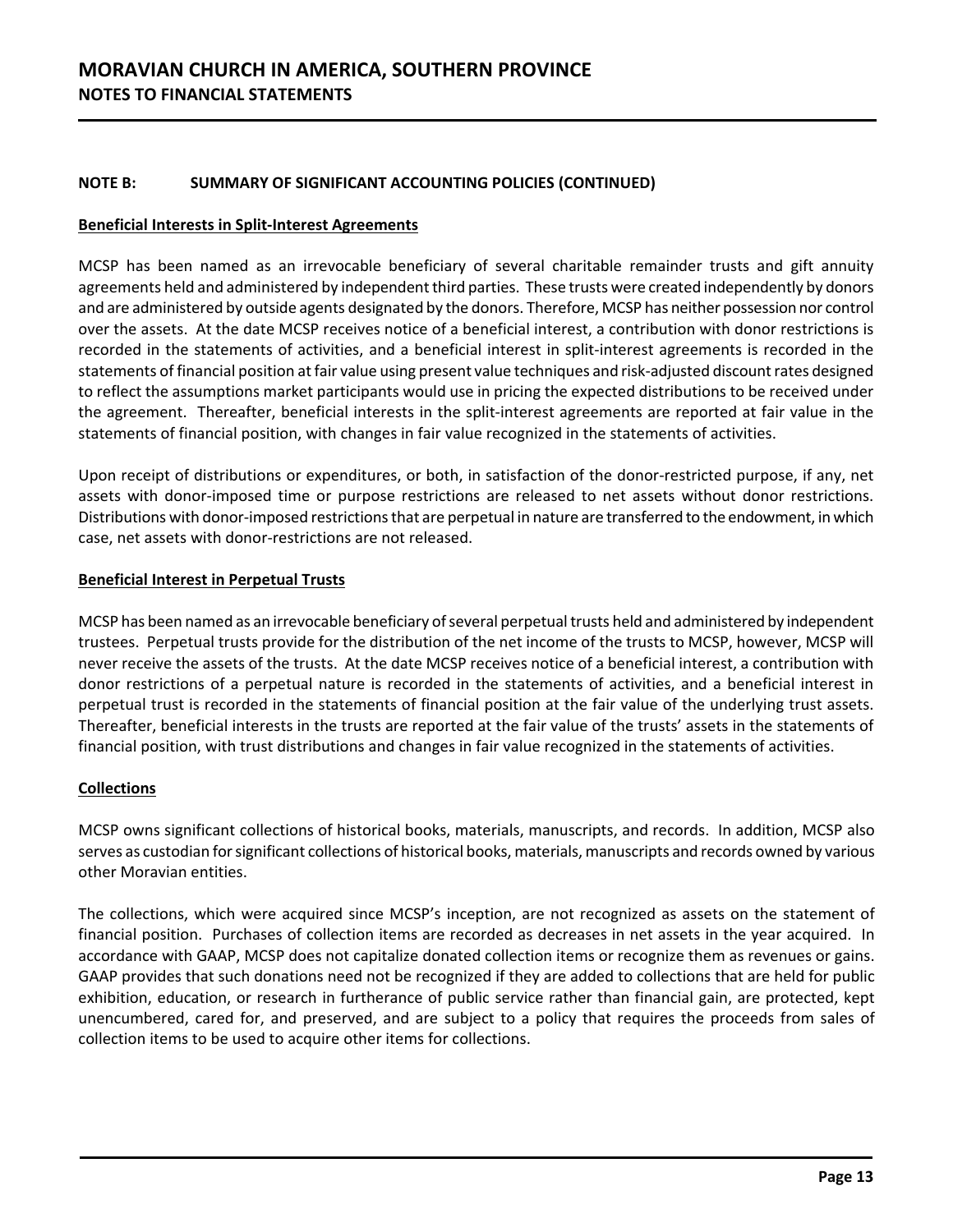#### **Revenue Recognition**

Revenue is recognized when earned. Contributions are recognized when cash, securities, or other assets, an unconditional promise to give, or notification of a beneficial interest is received.

#### **Donated Services and In‐Kind Contributions**

Contributions of assets other than cash are recorded at their estimated fair value. MCSP reports revenue for the fair value of contributed services received where the services require specialized skills, are provided by individuals possessing these skills, and represent services that would have been purchased had they not been donated. During the years ended December 31, 2020 and 2019, MCSP did not recognize any donated services. However, many individuals volunteer their time and perform a variety of tasks that assist with various aspects of MCSP's operations.

#### **Functional Allocation of Expenses**

The costs of program and supporting services activities have been summarized on a functional basisin the statements of activities. The statements of functional expenses present the natural classification detail of expenses by function. The financial statements report certain categories of expenses that are attributed to more than one program or supporting function. Therefore, expenses require allocation on a reasonable basis that is consistently applied. The primary expensesthat are allocated include salaries and personnelrelated expenses, which are allocated on the basis of time and effort.

#### **Tax‐Exempt Status**

MCSP is a not-for-profit organization and is exempt from income taxes under Section 501(c)(3) of the Internal Revenue Code. In addition, the organization qualifies for the charitable contribution deduction under Section 170 and is classified as an organization thatis not a private foundation under Section 509(a) ofthe code. Accordingly, income tax expense is limited to activities that are deemed by the Internal Revenue Service to be unrelated to their exempt purpose.

MCSP's primary tax positions relate to its status as a not-for-profit entity exempt from income taxes and classification of activities related to its exempt purpose. It is the opinion of management that MCSP has no uncertain tax positions that would be subject to change upon examination.

MCSP is not required to file a federal exempt organization tax return (Form 990) annually to retain its exempt status. However, MCSP is required to file an exempt organization business income tax return (Form 990-T) for any year gross unrelated business income exceeds \$1,000. MCSP's Form 990 filings are generally subject to examination by the Internal Revenue Service for three years after they are filed.

#### **Use of Estimates**

The preparation of financial statements in conformity with GAAP requires management to make estimates and assumptions that affect certain reported amounts and disclosures. Accordingly, actual results could differ from those estimates.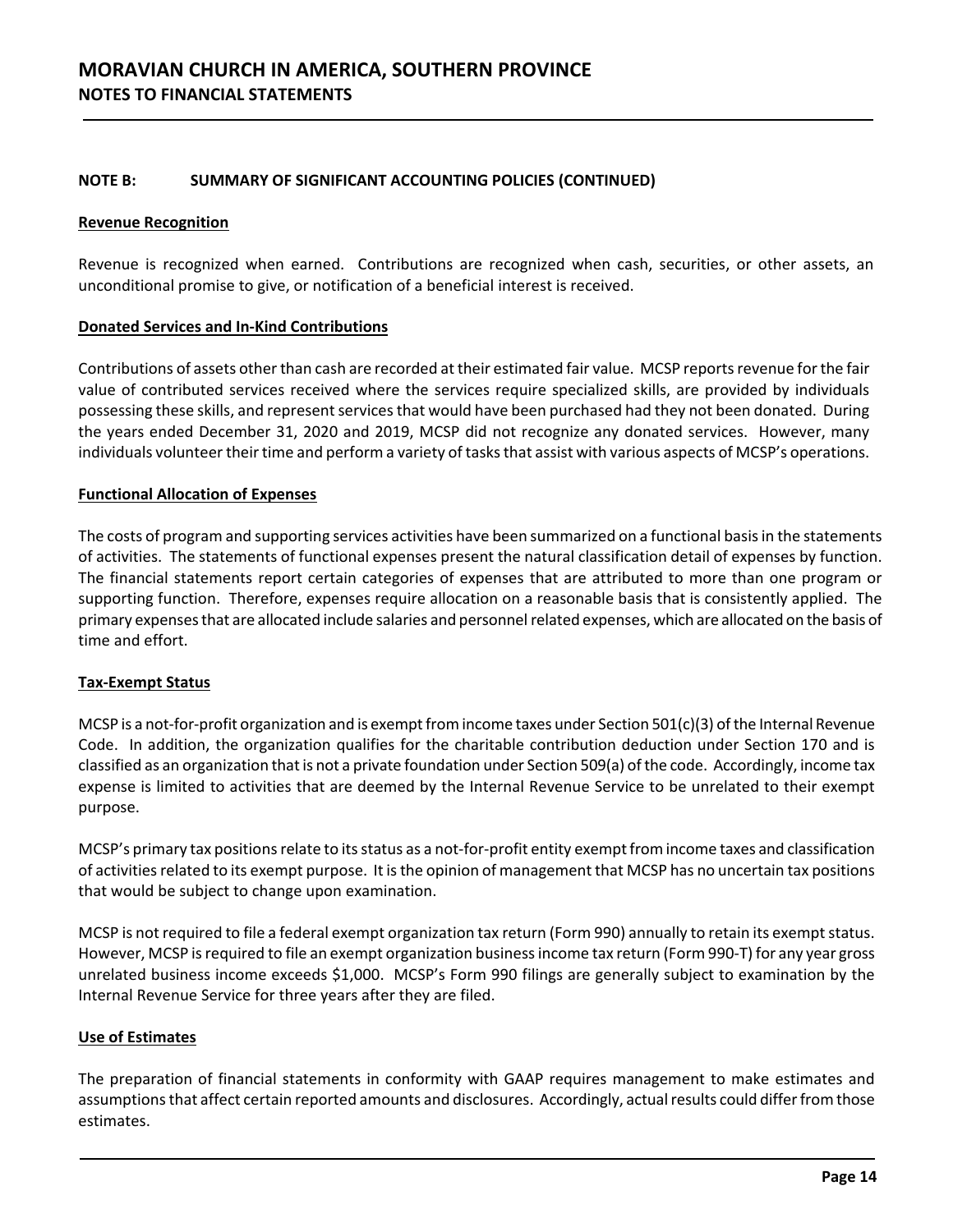#### **Subsequent Events**

MCSP has evaluated its subsequent events (events occurring after December 31, 2020) through the date of this report, which represents the date the financial statements were available to be issued and determined that all significant events and disclosures are included in the financial statements.

#### **NOTE C: LIQUIDITY AND AVAILABILITY**

Financial assets include all assets of MCSP excluding prepaid expenses, property and equipment, and other assets. Financial assets available for general expenditure, that is, without donor or other restrictions limiting their use within one year of the balance sheet date, comprise the following:

|                                                   | 2020             | 2019 |             |  |
|---------------------------------------------------|------------------|------|-------------|--|
| <b>Total financial assets</b>                     | \$<br>17,565,800 | \$   | 16,160,795  |  |
| Less those unavailable for general expenditure    |                  |      |             |  |
| within one year due to:                           |                  |      |             |  |
| <b>Purpose restrictions</b>                       | (3,062,430)      |      | (2,865,075) |  |
| Beneficial interests in split-interest agreements |                  |      |             |  |
| and perpetual trusts                              | (868, 119)       |      | (830,099)   |  |
| <b>Perpetual endowments</b>                       | (8, 140, 083)    |      | (7,864,829) |  |
| <b>Board designations</b>                         | (3,041,752)      |      | (2,927,971) |  |
| Financial assets available to meet cash needs     |                  |      |             |  |
| for general expenditure within one year           | 2.453.416        |      | 1.672.821   |  |

MCSP has a goal to structure its financial assets to be available as its general expenditures, liabilities and other obligations come due. MCSP has reserves designated by the Board which it could draw upon in the event of an unanticipated liquidity need.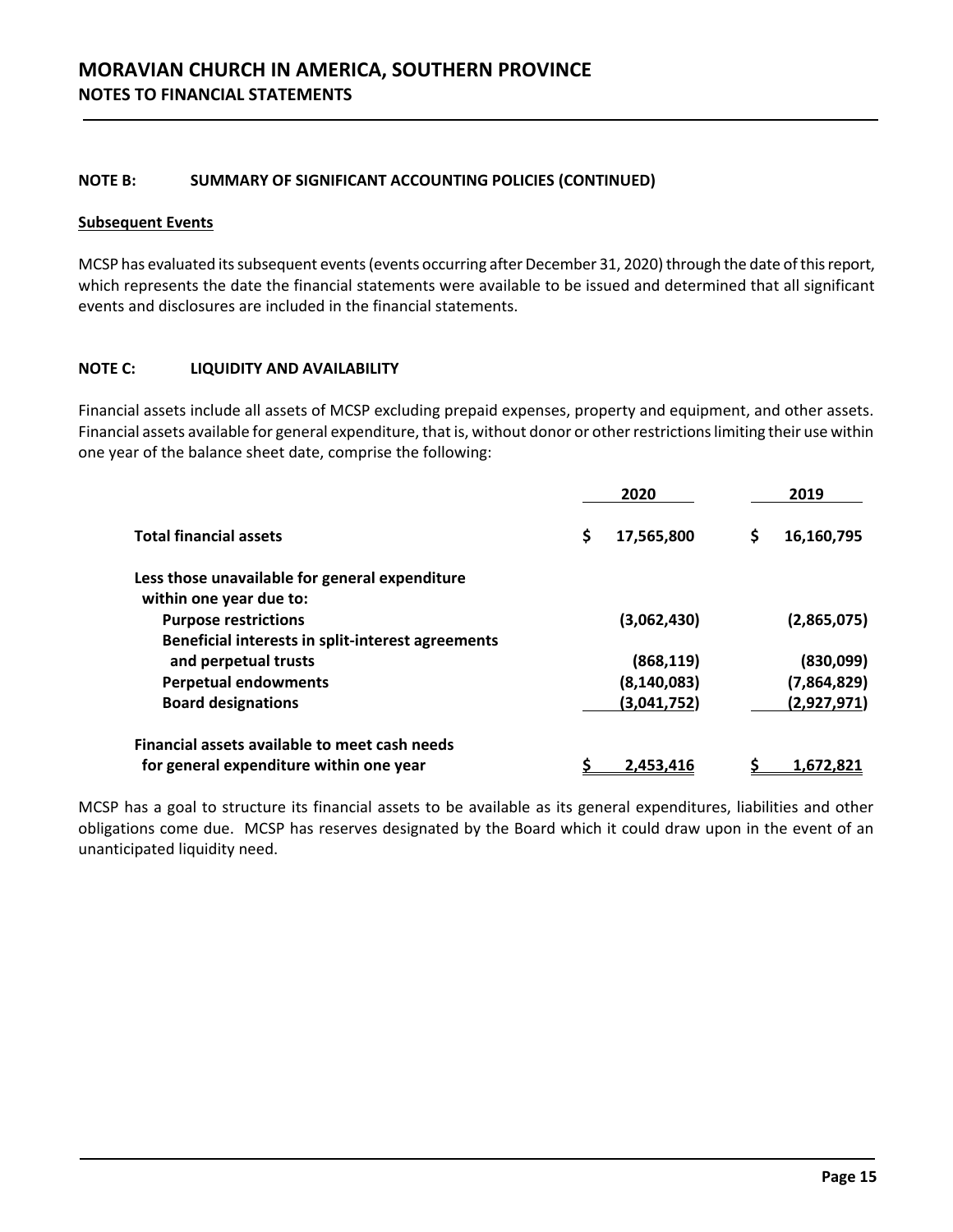#### **NOTE D: FAIR VALUE MEASUREMENTS**

Financial assets and liabilities required to be measured on a recurring basis (at least annually) are classified under a three-tier hierarchy. Fair value is the amount that would be received to sell an asset, or paid to settle a liability, in an orderly transaction between market participants at the measurement date.

Assets and liabilities measured at fair value are categorized depending on the observability of the inputs employed in their measurement. Level I inputs are quoted pricesin active marketsfor identical assets or liabilities. Level 2 inputs are observable inputs other than quoted prices included within Level 1 for the asset or liability, such as quoted prices for similar assets or liabilities, quoted prices in inactive markets, or other inputs that can be corroborated by observable data forsubstantially the full term of the assets orliabilities. Level 3 inputs are unobservable forthe asset or liability, including MCSP's own assumptions in determining the fair value of assets or liabilities.

Valuation techniques used in the fair value measurements need to maximize the use of observable inputs and minimize the use of unobservable inputs. A valuation method may produce a fair valuemeasurementthatmay not be indicative of net realizable value or reflective of future fair values. Furthermore, although MCSP believes its valuation methods are appropriate and consistent with those used by other market participants, the use of different methodologies or assumptions could result in different fair value measurements at the reporting date.

The following is a description of the valuation methodologies used by MCSP for assets and liabilities measured at fair value:

*Investments:* Valued at the closing price reported on the active markets on which the individual securities and mutual funds are traded (Level 1).

*Assets held in Charitable Remainder Trust:* Mutual funds within the pooled investment fund account (Common Fund) are valued at the closing price reported on the active markets on which the funds are traded (Level 1).

*Beneficial Interest In Perpetual Trusts:* Valued at the fair value of the trust investments, determined by the closing price reported on the active or observable market on which the individual securities that are held in trust are traded, as reported to MCSP by the Moravian Ministries Foundation (Level 3).

*Charitable Remainder Trust Liabilities:* Valued by calculating the present value of payments expected to be made, using published life expectancy tables and discount rates ranging from 8.2% to 8.5% (Level 3).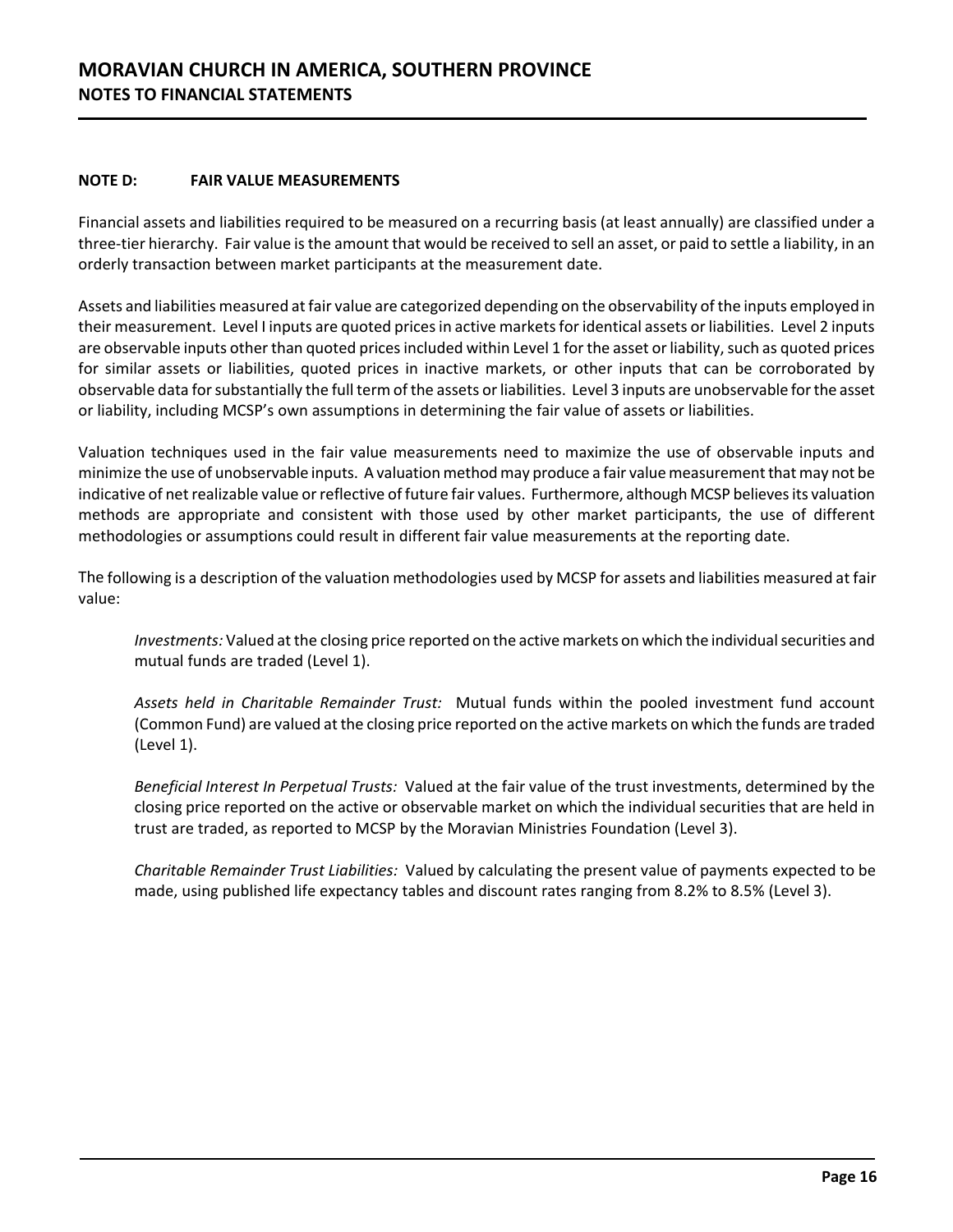#### **NOTE D: FAIR VALUE MEASUREMENTS (CONTINUED)**

The following table sets forth by level, within the fair value hierarchy, MCSP's assets and liabilities measured at fair value on a recurring basis as of December 31, 2020 and 2019:

|                                               |               |         | 2020         |              |               |         | 2019           |              |
|-----------------------------------------------|---------------|---------|--------------|--------------|---------------|---------|----------------|--------------|
| Assets:                                       | Level 1       | Level 2 | Level 3      | <b>Total</b> | Level 1       | Level 2 | Level 3        | Total        |
| <b>Investments</b>                            |               |         |              |              |               |         |                |              |
| Money market and short-term                   |               |         |              |              |               |         |                |              |
| reserve funds                                 | 504,130<br>\$ | \$      | Ś            | 504,130<br>Ś | \$<br>307,573 | \$      |                | 307,573<br>Ś |
| <b>Mutual funds</b>                           |               |         |              |              |               |         |                |              |
| <b>Bond funds</b>                             |               |         |              |              |               |         |                |              |
| Investment grade                              | 4,803,965     |         |              | 4,803,965    | 3,670,121     |         |                | 3,670,121    |
| <b>International bond</b>                     | 756,081       |         |              | 756,081      | 307,678       |         |                | 307,678      |
| <b>High yield</b>                             | 425,491       |         |              | 425,491      | 316,525       |         |                | 316,525      |
|                                               | 5,985,537     |         | ÷.           | 5,985,537    | 4,294,324     |         | ÷.             | 4,294,324    |
| <b>Equity funds</b>                           |               |         |              |              |               |         |                |              |
| Small company                                 | 209,617       |         |              | 209,617      | 197,583       |         |                | 197,583      |
| Mid cap                                       | 756,081       |         |              | 756,081      | 712,674       |         |                | 712,674      |
| <b>Emerging markets</b>                       | 335,804       |         |              | 335,804      | 316,525       |         |                | 316,525      |
| Large company                                 | 2,569,631     |         |              | 2,569,631    | 2,399,498     |         |                | 2,399,498    |
| International large company                   | 1,176,357     |         |              | 1,176,357    | 1,108,822     |         |                | 1,108,822    |
|                                               | 5,047,490     |         |              | 5,047,490    | 4,735,102     |         |                | 4,735,102    |
| <b>Alternative funds</b>                      | 679,951       |         |              | 679,951      | 1,603,270     |         |                | 1,603,270    |
| <b>Real estate funds</b>                      | 565,236       |         |              | 565,236      | 1,095,060     |         |                | 1,095,060    |
|                                               | 12,278,214    |         | ×            | 12,278,214   | 11,727,756    |         | $\blacksquare$ | 11,727,756   |
| Total investments at fair value               | 12,782,344    |         |              | 12,782,344   | 12,035,329    |         |                | 12,035,329   |
| Assets held in charitable<br>remainder trusts | 76,456        |         |              | 76,456       | 84,064        |         |                | 84,064       |
| Beneficial interest in perpetual              |               |         |              |              |               |         |                |              |
| trusts                                        |               |         | 831,867      | 831,867      |               |         | 794,655        | 794,655      |
| Total assets at fair value                    | \$12,858,800  |         | 831,867      | \$13,690,667 | \$12,119,393  | s       | 794,655        | \$12,914,048 |
| Liabilities:                                  |               |         |              |              |               |         |                |              |
| Charitable remainder trust                    |               |         |              |              |               |         |                |              |
| liabilities                                   | \$            |         | 52,072<br>Ś  | 52,072<br>\$ | \$            |         | 61,240         | 61,240<br>\$ |
| <b>Total liabilities at fair value</b>        | \$            | \$      | \$<br>52,072 | 52,072<br>\$ | Ś             | Ś       | \$<br>61,240   | 61,240       |

The tables below sets forth a summary of changes in the fair value of MCSP's level 3 assets and liabilities for the years ended December 31, 2020 and 2019.

|                                                      |                   | <b>Assets</b>       |                    | <b>Liabilities</b> |                 |  |
|------------------------------------------------------|-------------------|---------------------|--------------------|--------------------|-----------------|--|
|                                                      | 2020              | 2019                | 2020               |                    | 2019            |  |
| <b>Balance, beginning of year</b><br>Change in value | 794,655<br>37,212 | \$717,506<br>77.149 | 61,240<br>(9, 168) |                    | 58,127<br>3,113 |  |
| Balance, end of year                                 | 831,867           | 794,655             | 52,072             |                    | 61,240          |  |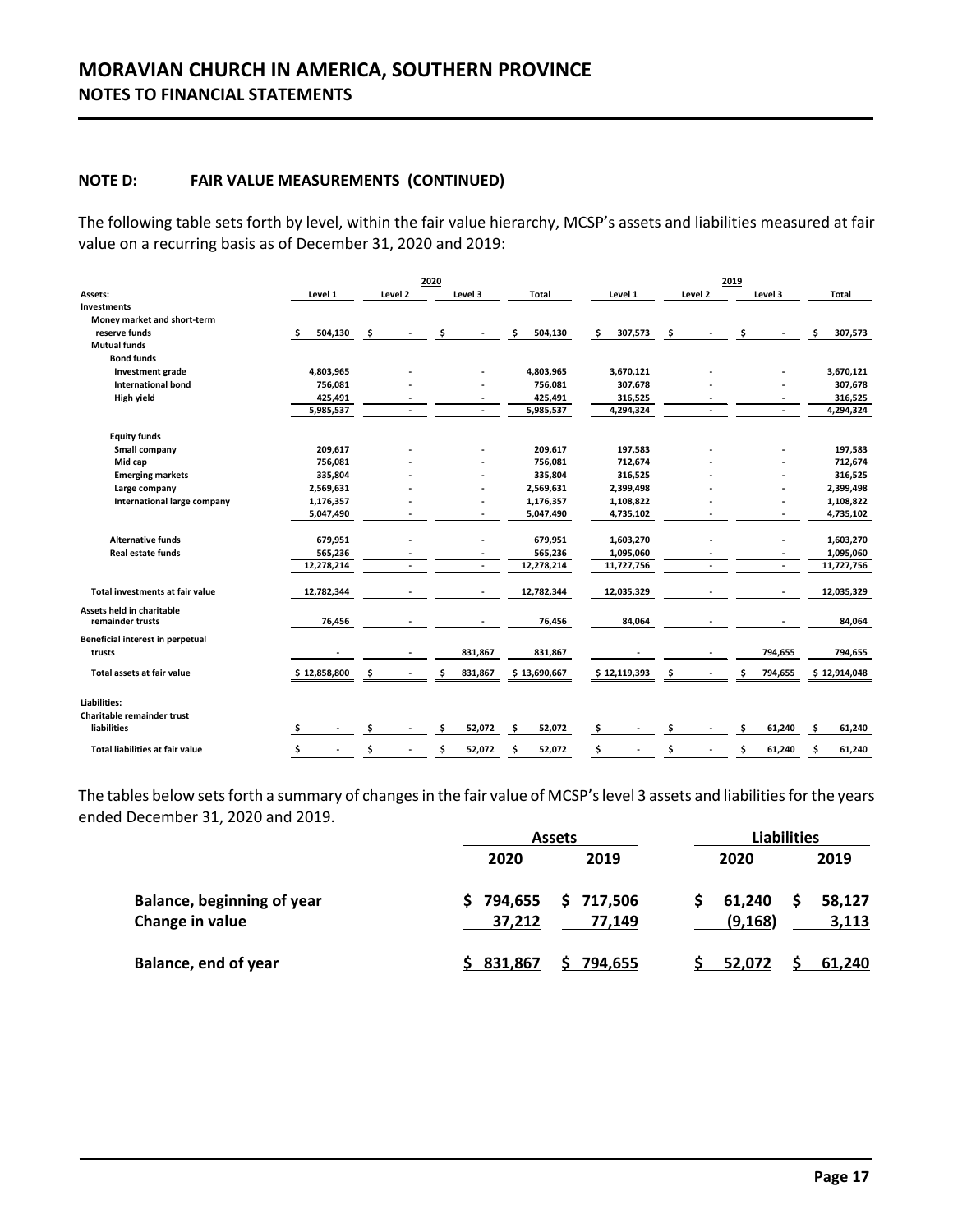#### **NOTE E: NOTES RECEIVABLE**

Notes receivable at December 31, 2020 and 2019 consisted of the following:

|                       | 2020    | 2019    |
|-----------------------|---------|---------|
| <b>MCSP churches</b>  | 25,924  | 26,524  |
| <b>Other churches</b> | 229,514 | 247,961 |
|                       | 255,438 | 274,485 |

Notes receivable represent loans made to churches, primarily for the purchase, construction and/or development of church facilities. Requests for loans are evaluated by MCSP to ensure that churches pose little risk. These have varying repayment terms and interest rates ranging from 5% to 7%. Interest on loans is recognized over the term of the loan and is calculated using the simple‐interest method on principal amounts outstanding. Accrued interest on loans is discontinued when the loans enter into default. MCSP closely monitors outstanding balances and evaluates the adequacy of an allowance for doubtful accounts based on past payment history and discussions with debtor churches. Receivables are charged off if it is determined that the churches are no longer viable or financially able to make payments on the loans. Based on payment history and discussions with debtor churches, MCSP has determined that no allowance is necessary at December 31, 2020 or 2019.

#### **NOTE F: PROPERTY AND EQUIPMENT**

A summary of property and equipment at December 31, 2020 and 2019 is as follows:

|                                   | 2020          | 2019 |             |  |  |
|-----------------------------------|---------------|------|-------------|--|--|
| Land                              | \$<br>177,811 | Ş    | 177,811     |  |  |
| <b>Buildings and improvements</b> | 6,808,672     |      | 6,781,672   |  |  |
| <b>Computer equipment</b>         | 101,655       |      | 105,013     |  |  |
| <b>Furniture and equipment</b>    | 761,967       |      | 755,906     |  |  |
| <b>Vehicles</b>                   | 162,913       |      | 169,984     |  |  |
| <b>Construction in progress</b>   | 25,552        |      | -           |  |  |
|                                   | 8,038,570     |      | 7,990,386   |  |  |
| Less: accumulated depreciation    | (4, 754, 155) |      | (4,536,350) |  |  |
|                                   | 3,284,415     |      | 3,454,036   |  |  |

Depreciation expense for the years ended December 31, 2020 and 2019 was \$233,870 and \$238,290, respectively.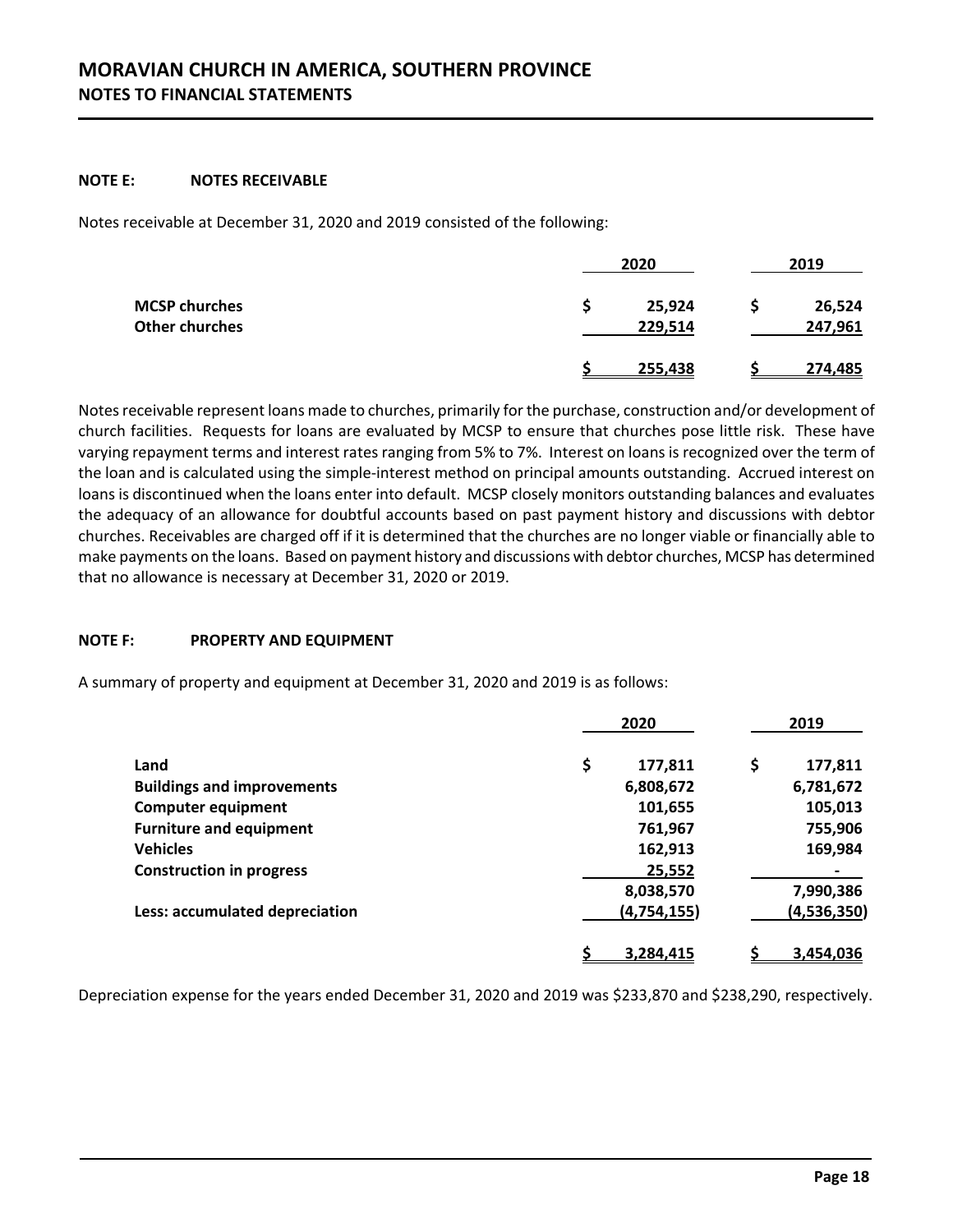#### **NOTE G: INVESTMENTS**

Investments, stated at fair value, consisted of the following at December 31, 2020 and 2019:

|                                           | 2020             | 2019            |
|-------------------------------------------|------------------|-----------------|
| <b>Assets held by Moravian Ministries</b> |                  |                 |
| Foundation in America, as agent,          |                  |                 |
| in the Moravian Common Fund:              |                  |                 |
| <b>Mutual funds</b>                       | \$<br>10,055,352 | S.<br>9,524,268 |
| Money market and short-term reserves      | 373,347          | 305,712         |
|                                           | 10,428,699       | 9,829,980       |
| <b>Other investments:</b>                 |                  |                 |
| <b>Mutual funds</b>                       | 2,222,862        | 2,203,488       |
| Money market and short-term reserves      | 130,783          | 1,861           |
|                                           | 2,353,645        | 2,205,349       |
|                                           | 12.782.344       | 12.035.329      |

#### **NOTE H: DUE TO MORAVIAN CHURCH SUPPORTED ENTITIES**

Amounts due to Moravian Church supported entities at December 31, 2020 and 2019 are as follows:

|                                       |                      |         |                            | <b>Allocated</b> |             |         |   |                      |
|---------------------------------------|----------------------|---------|----------------------------|------------------|-------------|---------|---|----------------------|
|                                       | December 31,<br>2019 |         | to<br><b>Congregations</b> |                  | Remittances |         |   | December 31,<br>2020 |
| <b>Moravian Theological Seminary</b>  | \$                   | 51.003  | \$                         | 99,081           | \$          | 94.138  | S | 55,946               |
| <b>Salem College Dept of Religion</b> |                      | 16,083  |                            | 36,293           |             | 33,929  |   | 18,447               |
| <b>Department of Publications</b>     |                      |         |                            |                  |             |         |   |                      |
| and Communication                     |                      | 22,560  |                            | 50,965           |             | 48.433  |   | 25,092               |
| <b>Board of World Missions</b>        |                      | 89,910  |                            | 202,475          |             | 183,483 |   | 108,902              |
|                                       |                      | 179,556 |                            | 388,814          |             | 359,983 |   | 208,387              |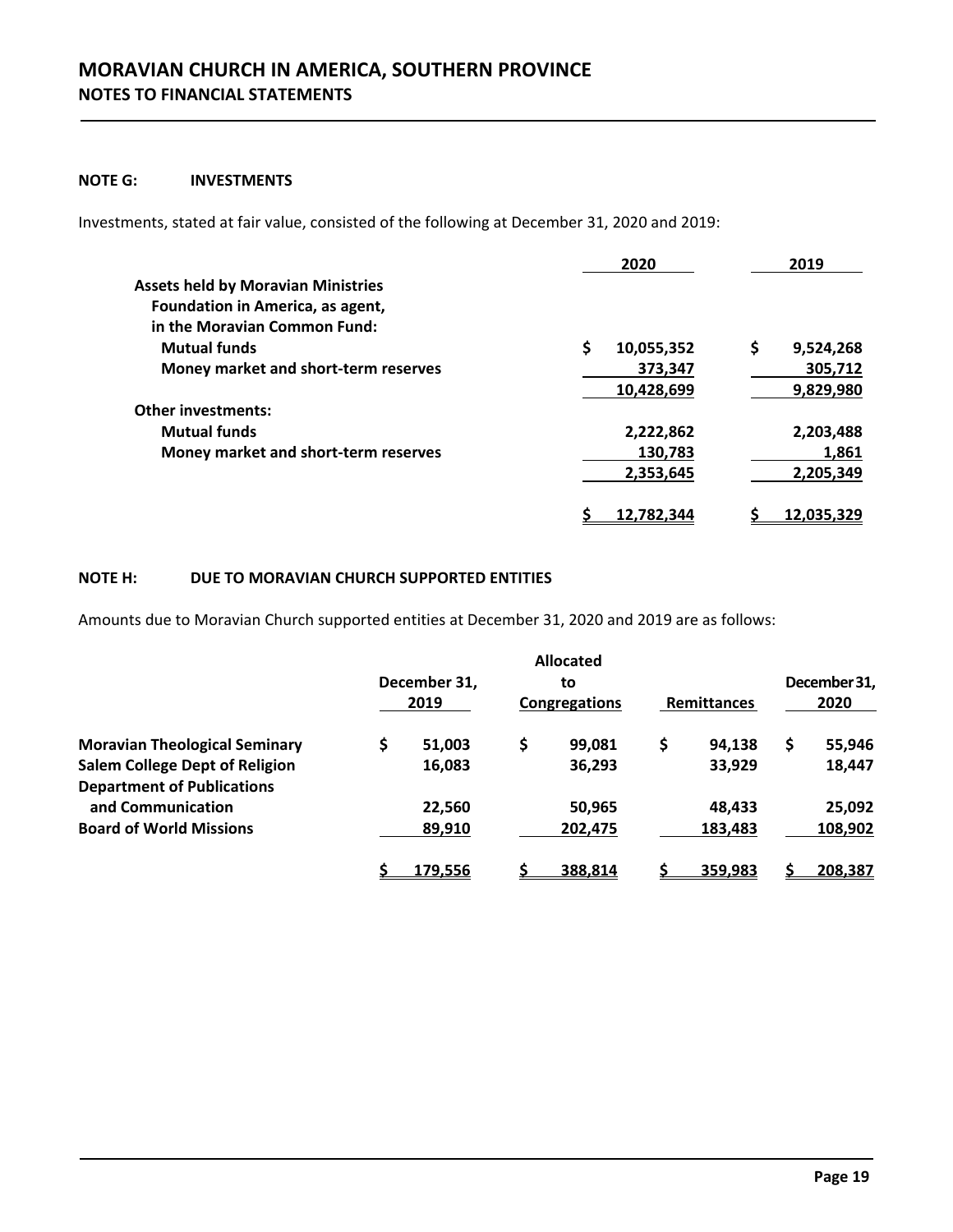#### **NOTE I: NOTES PAYABLE**

Notes payable at December 31, 2020 and 2019 consisted of the following:

|                                                                                                                             | 2020         | 2019    |  |  |
|-----------------------------------------------------------------------------------------------------------------------------|--------------|---------|--|--|
| Promissory note, with monthly payments<br>of \$8,397, including interest at 4.00%,<br>through June 2028, secured by assets. | 561,685      | 637,282 |  |  |
| Future maturities of notes payable at December 31, 2020 are as follows:                                                     |              |         |  |  |
| 2021                                                                                                                        | \$<br>78,308 |         |  |  |
| 2022                                                                                                                        | 81,498       |         |  |  |
| 2023                                                                                                                        | 84,818       |         |  |  |
| 2024                                                                                                                        | 88,274       |         |  |  |
| 2025                                                                                                                        | 91,870       |         |  |  |
| <b>Thereafter</b>                                                                                                           | 136,917      |         |  |  |
|                                                                                                                             | 561,685      |         |  |  |

Also, MCSP is primarily liable formortgage loans on various church properties. Since these loans are to be repaid from the resources of the individual congregations, the debt is not considered a liability of MCSP.

#### **NOTE J: LOAN PAYABLE**

On June 11, 2020, MCSP received loan proceeds in the amount of \$306,326 under the Paycheck Protection Program ("PPP"). Established as part of the Coronavirus Aid, Relief and Economic Security Act ("CARES Act"), the PPP provides for loans to qualifying businesses in amounts up to 2.5 times the business's average monthly payroll expenses. PPP loans and accrued interest are forgivable after a "covered period" (24 weeks) as long as the borrower maintains its payroll levels and uses the loan proceeds for eligible purposes, including payroll, benefits, rent and utilities. The forgiveness amount will be reduced if the borrower terminates employees or reduces salaries during the covered period. Any unforgiven portion of a PPP loan is payable over two years at an interest rate of 1%, with a deferral of payments for 10 months after the end of the covered period. MCSP believes it used the PPP loan proceeds for purposes consistent with the PPP and obtained full forgivenessin May 2021 from the Small Business Administration.

MCSP accounted for the PPP loan in accordance with ASC 470*, Debt*, and subsequently derecognized the debt when the debt wasforgiven in accordance with ASC 405‐20, *Liabilities: Extinguishments of Liabilities*. The amount forgiven will be presented in the statement of activities for the year ended December 31, 2021 as a gain upon debt extinguishment.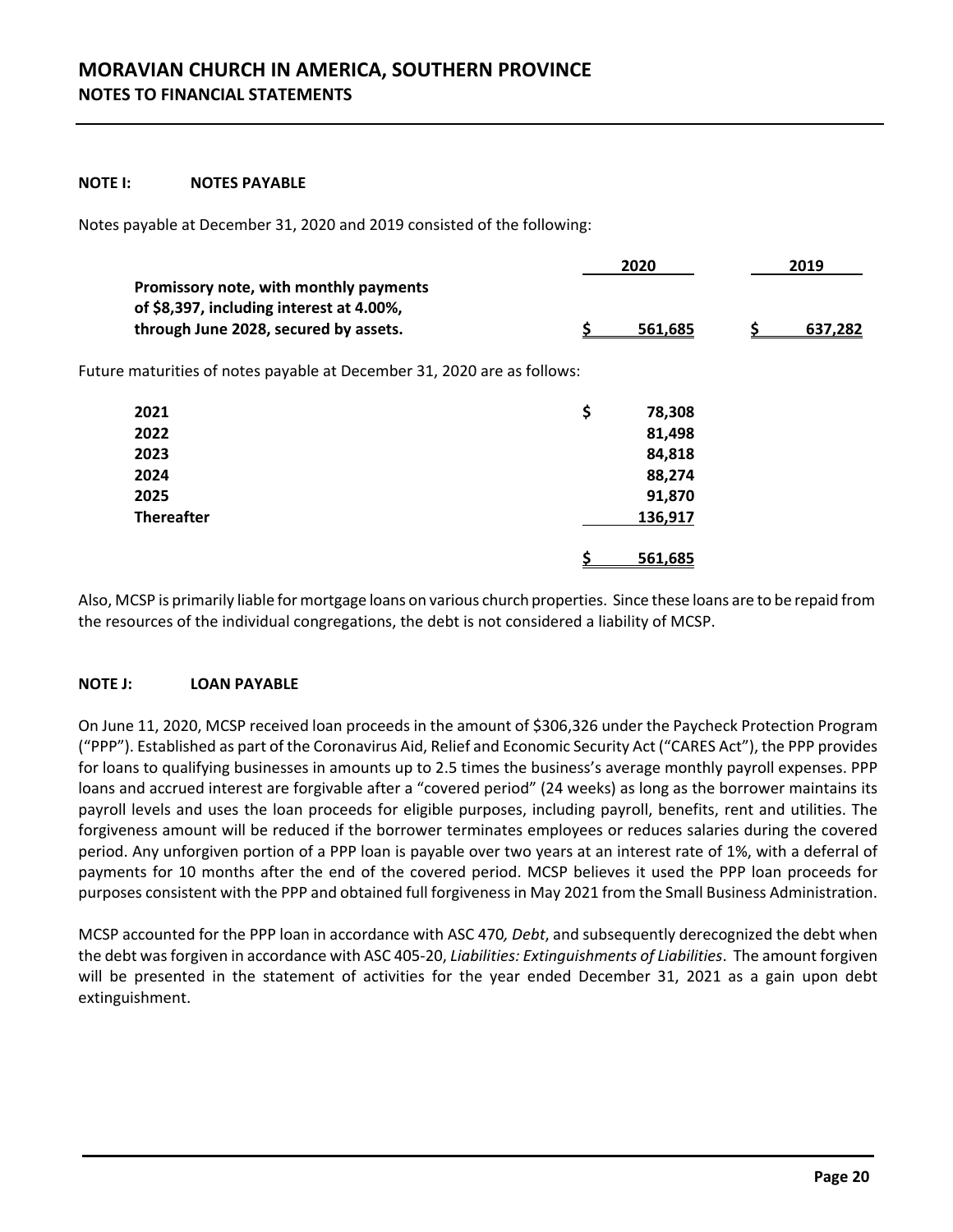#### **NOTE K: AGENCY FUNDS**

MCSP acts as an agent, or custodian, for certain assets owned by churches ofthe Province and other Moravian church‐ related entities by receiving, investing, and disbursing funds on their behalf. Changes in agency funds for the years ended December 31, 2020 and 2019 were as follows:

|                             | 2020   |  |        |
|-----------------------------|--------|--|--------|
| <b>Beginning balance</b>    | 26,479 |  | 25,142 |
| <b>Investment income</b>    | 119    |  | 132    |
| <b>Gains on investments</b> | 716    |  | 1,205  |
|                             | 27,314 |  | 26,479 |

#### **NOTE L: ENDOWMENT FUNDS**

The Endowment consists of funds established by donorsto provide annual funding forspecific activities and general operations. The Endowment also includes certain net assets without donorrestrictionsthat have been designated for endowment by the Board.

The Board of MCSP has interpreted the Uniform Prudent Management of Institutional Funds Act (UPMIFA) as requiring the preservation of the fair value of the original gifts as of the gift date of the donor-restricted endowment funds absent explicit donor stipulations to the contrary. As a result of this interpretation, MCSP retains in perpetuity (a) the original value of gifts donated to the endowment, (b) the original value of subsequent gifts to the endowment, and (c) accumulations to the endowment made in accordance with the direction of the applicable donor gift instrument at the time accumulations are added to the fund. Donor-restricted amounts not retained in perpetuity are subject to appropriation for expenditure by MCSP in a manner consistent with the standard of prudence prescribed by UPMIFA.

In accordance with UPMIFA, MCSP considers the following factors in making a determination to appropriate or accumulate donor-restricted endowment funds: (1) the duration and preservation of the funds, (2) the purpose of the donor-restricted endowment funds, (3) general economic conditions, (4) the possible effect of inflation and deflation, (5) the expected total return from income and the appreciation of investments, (6) other resources of MCSP, and (7) MCSP's investment policies.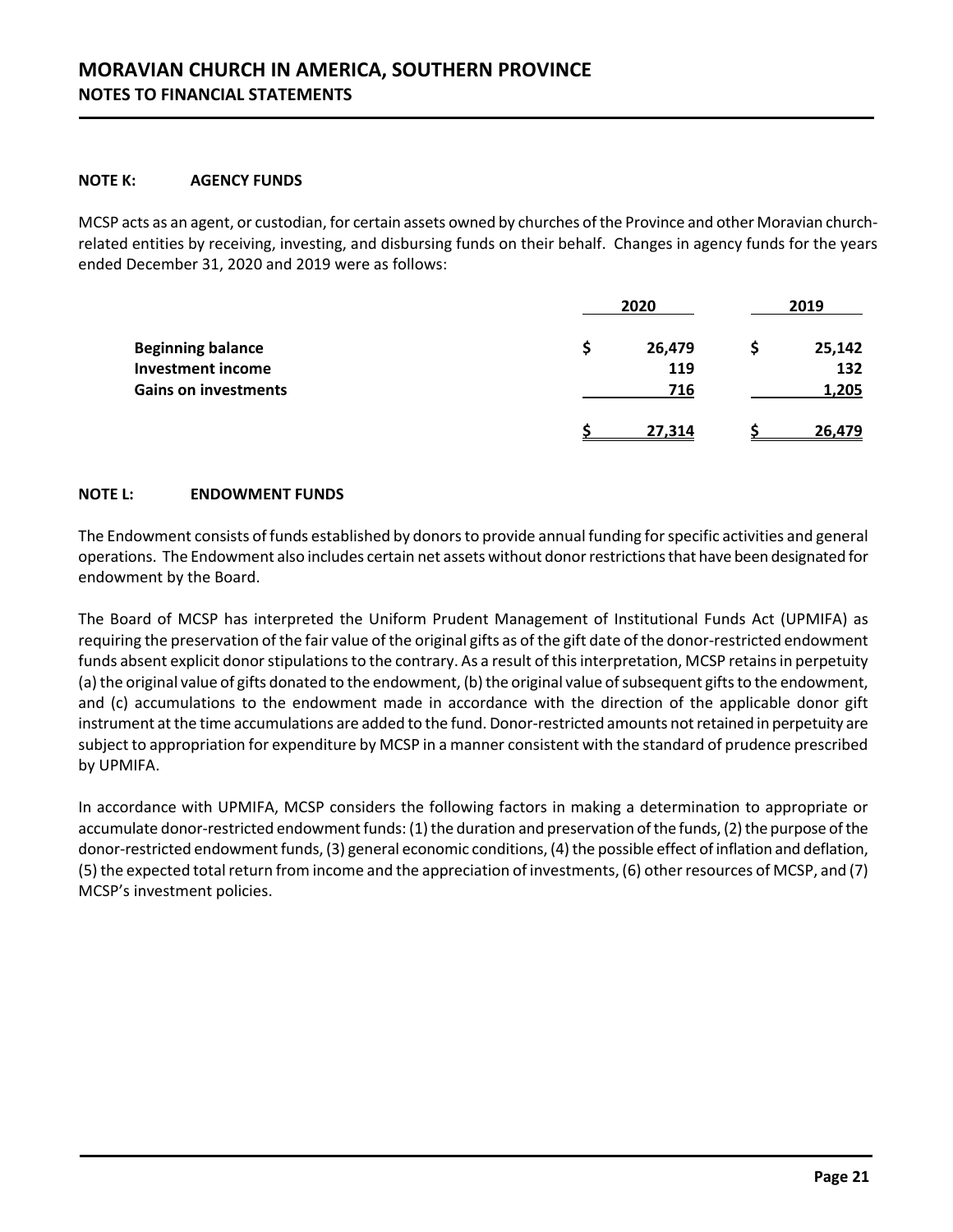#### **NOTE L: ENDOWMENT FUNDS (CONTINUED)**

Endowment net assets composition by type as of December 31, 2020 and 2019 is as follows:

|                                  |                                             |           | <b>With Donor Restrictions</b> |                          |                                            |           |    |                                                          |
|----------------------------------|---------------------------------------------|-----------|--------------------------------|--------------------------|--------------------------------------------|-----------|----|----------------------------------------------------------|
|                                  | <b>Without Donor</b><br><b>Restrictions</b> |           | <b>Original Gift</b><br>Amount |                          | Accumulated<br>Gains (Losses)<br>and Other |           |    | <b>Total</b><br><b>With Donor</b><br><b>Restrictions</b> |
| 2020                             |                                             |           |                                |                          |                                            |           |    |                                                          |
| Board-designated endowment funds | \$                                          | 3,041,752 | \$                             | ٠                        | \$                                         |           | \$ |                                                          |
| Donor-restricted endowment funds |                                             |           |                                | 5,485,603                |                                            | 2,654,480 |    | 8,140,083                                                |
|                                  |                                             | 3,041,752 |                                | 5,485,603                |                                            | 2,654,480 | s  | 8,140,083                                                |
| 2019                             |                                             |           |                                |                          |                                            |           |    |                                                          |
| Board-designated endowment funds | \$                                          | 2,927,971 | \$                             | $\overline{\phantom{0}}$ | \$                                         |           | \$ |                                                          |
| Donor-restricted endowment funds |                                             |           |                                | 5,116,556                |                                            | 2,748,273 |    | 7,864,829                                                |
|                                  |                                             | 2,927,971 |                                | 5,116,556                |                                            | 2,748,273 |    | 7,864,829                                                |

*Funds with Deficiencies.* From time to time, the fair value of the assets associated with the donor restricted endowment fund may fall below the level that the donor or UPMIFA requires MCSP to retain as a fund of perpetual duration (underwater endowments). MCSP has interpreted UPMIFA to permit spending from underwater endowments in accordance with prudent measures required under law. There were no significant endowment fund deficiencies at December 31, 2020 or 2019.

*Investment Return Objectives, Risk Parameters, and Strategies.*  Based on the nature of the endowment, the investment of the funds are determined by MMFA rather than MCSP. Endowment assets are invested in a welldiversified asset mix that is intended to result in a consistent rate of return that has sufficient liquidity to provide MCSP income while growing the funds, if possible. Investment risk is measured in terms of the total endowment fund; investment assets and allocation between asset classes and strategies are managed by MMFA.

*Spending Policy.* MMFA policy isto distribute 5% ofthe average total value ofthe Fund forthe preceding 12 quarters. The decision to take the distributions within the endowment is determined by MCSP's management consistent with the previously discussed standards of prudence prescribed by UPMIFA.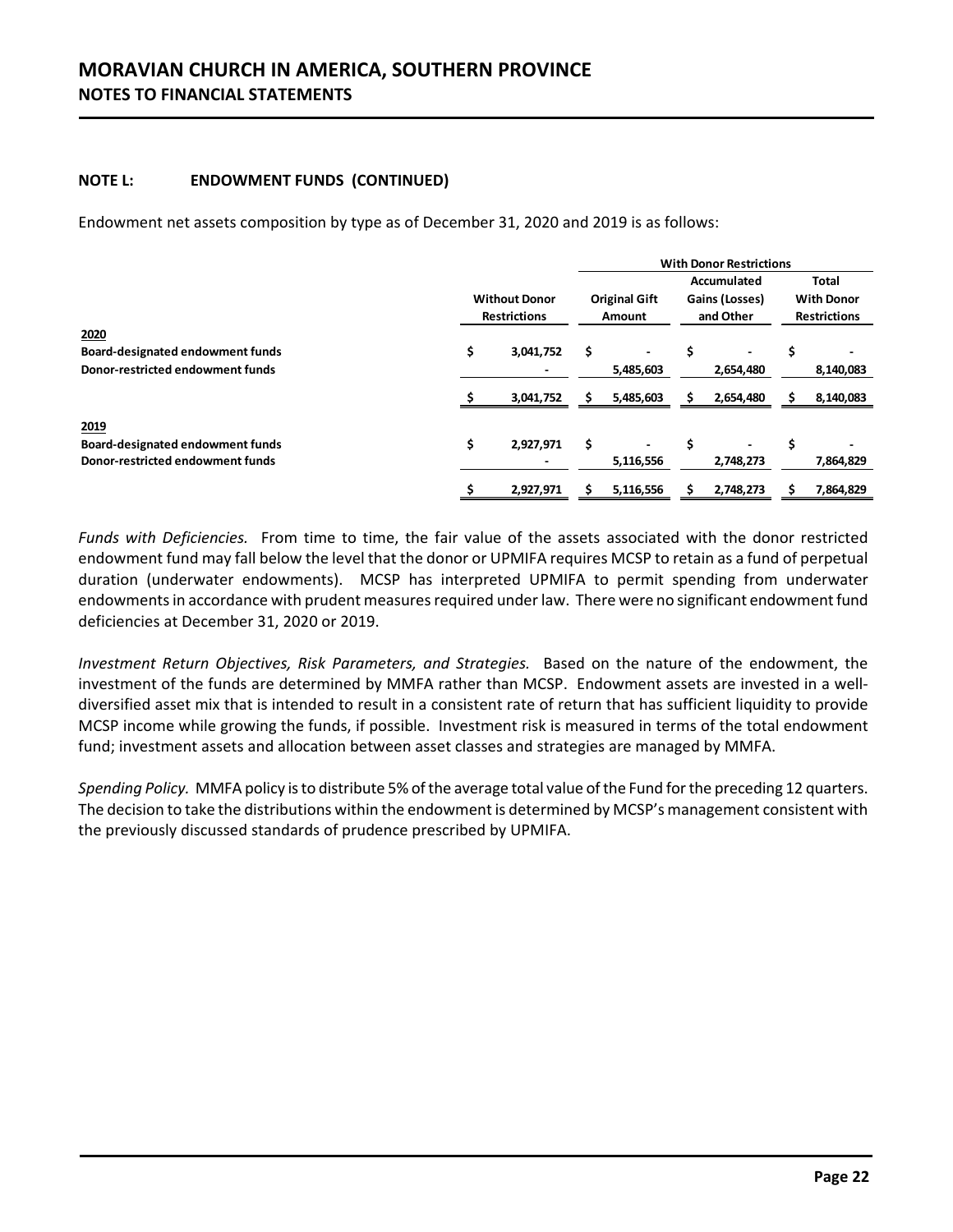#### **NOTE L: ENDOWMENT FUNDS (CONTINUED)**

Changes in endowment net assets during the years ended December 31, 2020 and 2019 are as follows:

|                                 |                                             |            | <b>With Donor Restrictions</b> |           |                                            |            |                                                   |            |
|---------------------------------|---------------------------------------------|------------|--------------------------------|-----------|--------------------------------------------|------------|---------------------------------------------------|------------|
|                                 | <b>Without Donor</b><br><b>Restrictions</b> |            | <b>Original Gift</b><br>Amount |           | Accumulated<br>Gains (Losses)<br>and Other |            | Total<br><b>With Donor</b><br><b>Restrictions</b> |            |
| 2020                            |                                             |            |                                |           |                                            |            |                                                   |            |
| Endowment net assets, beginning | \$                                          | 2,927,971  | Ś.                             | 5,116,556 | \$.                                        | 2,748,273  | S.                                                | 7,864,829  |
| <b>Contributions</b>            |                                             | 483,064    |                                | 100       |                                            | 31,461     |                                                   | 31,561     |
| Investment return, net          |                                             | 204,262    |                                | 368,947   |                                            | 231,169    |                                                   | 600,116    |
| Appropriated for expenditure    |                                             | (573, 545) |                                |           |                                            | (356,423)  |                                                   | (356, 423) |
| Endowment net assets, ending    |                                             | 3,041,752  |                                | 5,485,603 |                                            | 2,654,480  |                                                   | 8,140,083  |
| 2019                            |                                             |            |                                |           |                                            |            |                                                   |            |
| Endowment net assets, beginning | \$                                          | 2,088,864  | Ś.                             | 4,478,677 | Ś.                                         | 2,667,944  | S.                                                | 7,146,621  |
| <b>Contributions</b>            |                                             | 610,084    |                                | 15,884    |                                            | 25,373     |                                                   | 41,257     |
| Investment return, net          |                                             | 283,980    |                                | 621,995   |                                            | 330,213    |                                                   | 952,208    |
| Appropriated for expenditure    |                                             | (54, 957)  |                                |           |                                            | (275, 257) |                                                   | (275, 257) |
| Endowment net assets, ending    |                                             | 2,927,971  | s                              | 5,116,556 |                                            | 2,748,273  |                                                   | 7,864,829  |

#### **NOTE M: NET ASSETS WITHOUT DONOR RESTRICTIONS DESIGNATED FOR SPECIAL PURPOSES**

Net assets without donor restrictions include funds designated by the governing boards within MCSP for certain special purposes. The amounts of such designated net assets at December 31, 2020 and 2019 were as follows:

|                                                  | 2020 |           | 2019 |           |  |
|--------------------------------------------------|------|-----------|------|-----------|--|
| <b>Provincial Administration</b>                 |      | 1,777,078 |      | 1,744,731 |  |
| <b>Board of Cooperative Ministries</b>           |      | 602,327   |      | 528,882   |  |
| Laurel Ridge Camp, Conference and Retreat Center |      | 506,234   |      | 485,602   |  |
| <b>Moravian Archives</b>                         |      | 156,113   |      | 168,756   |  |
|                                                  |      | 3.041.752 |      | 2.927.971 |  |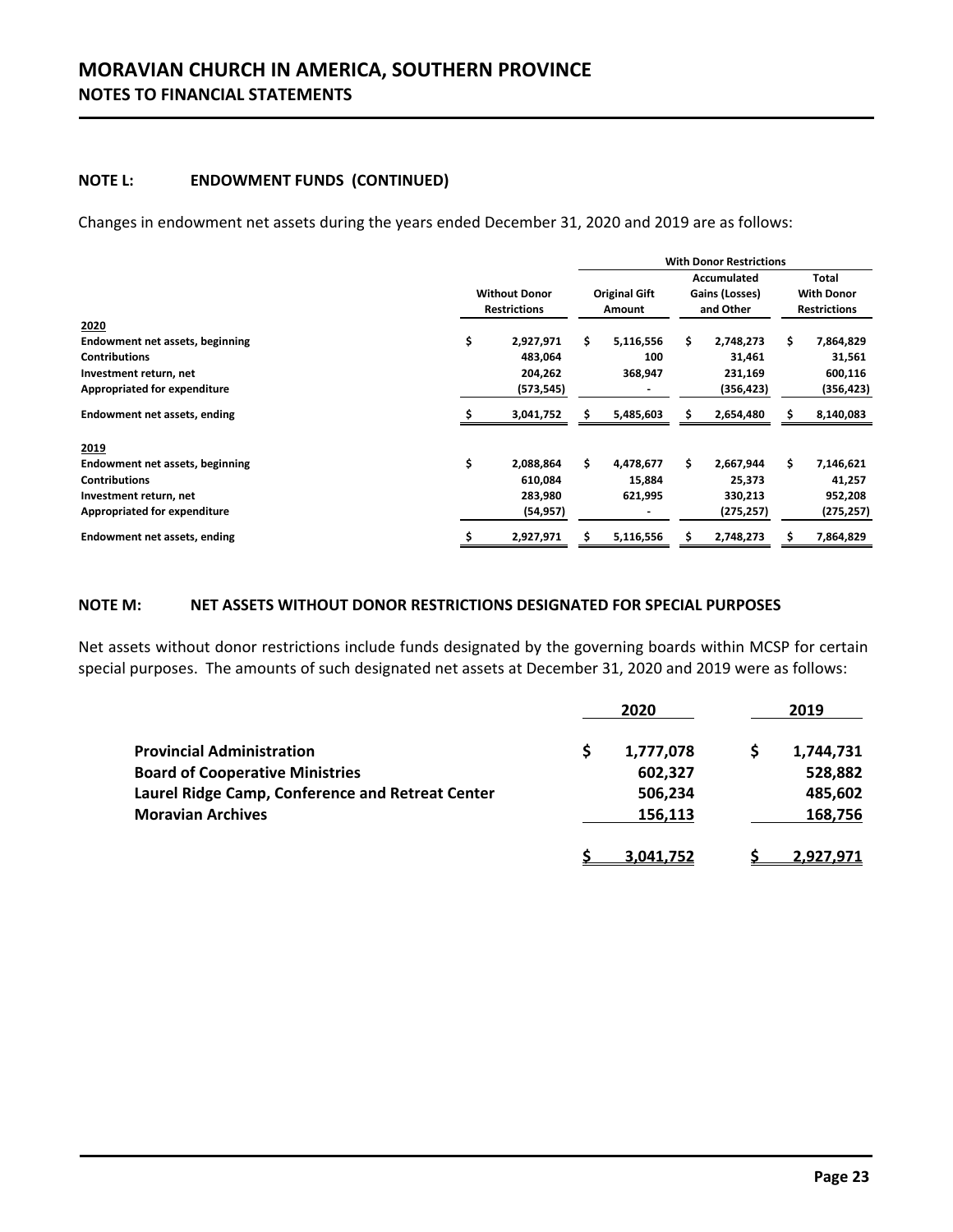#### **NOTE N: NET ASSETS WITH DONOR RESTRICTIONS**

Net assets with donor restrictions are available for the following purposes or periods at December 31:

|                                                         | 2020             | 2019             |
|---------------------------------------------------------|------------------|------------------|
| Subject to expenditure for specified purposes:          |                  |                  |
| <b>Moravian Archives</b>                                | \$<br>45,739     | \$<br>13,931     |
| Laurel Ridge Camp, Conference and Retreat Center        | 248,668          | 251,849          |
| <b>Board of Cooperative Ministries</b>                  | 131,326          | 134,907          |
| <b>Provincial Administration</b>                        | 2,636,697        | 2,464,388        |
|                                                         | 3,062,430        | 2,865,075        |
| <b>Endowments:</b>                                      |                  |                  |
| Subject to endowment spending policy and appropriation: |                  |                  |
| Original gifts (corpus) for:                            |                  |                  |
| <b>Moravian Archives</b>                                | 664,775          | 613,323          |
| Laurel Ridge Camp, Conference and Retreat Center        | 209,758          | 196,951          |
| <b>Board of Cooperative Ministries</b>                  | 217,487          | 213,299          |
| <b>Provincial Administration:</b>                       |                  |                  |
| <b>Specific funds</b>                                   | 1,357,971        | 1,262,274        |
| <b>Other provincial funds</b>                           | 564,112          | 524,111          |
| <b>Agency funds</b>                                     | 371,493          | 344,153          |
| <b>Church funds</b>                                     | 2,100,007        | 1,962,445        |
| Unappropriated endowment earnings for:                  |                  |                  |
| Laurel Ridge Camp, Conference and Retreat Center        | (123)            | 1,503            |
| <b>Provincial Administration:</b>                       |                  |                  |
| <b>Specific funds</b>                                   | 575,784          | 662,794          |
| <b>Other provincial funds</b>                           | 155,903          | 147,726          |
| <b>Agency funds</b>                                     | 59,689           | 71,872           |
| <b>Church funds</b>                                     | 1,863,227        | 1,864,378        |
|                                                         | 8,140,083        | 7,864,829        |
| Not subject to MCSP's spending policy or appropriation: |                  |                  |
| Beneficial interests in split-interest agreements       | 36,252           | 35,444           |
| Beneficial interests in perpetual trusts                | 831,867          | 794,655          |
|                                                         | \$<br>12,070,632 | \$<br>11,560,003 |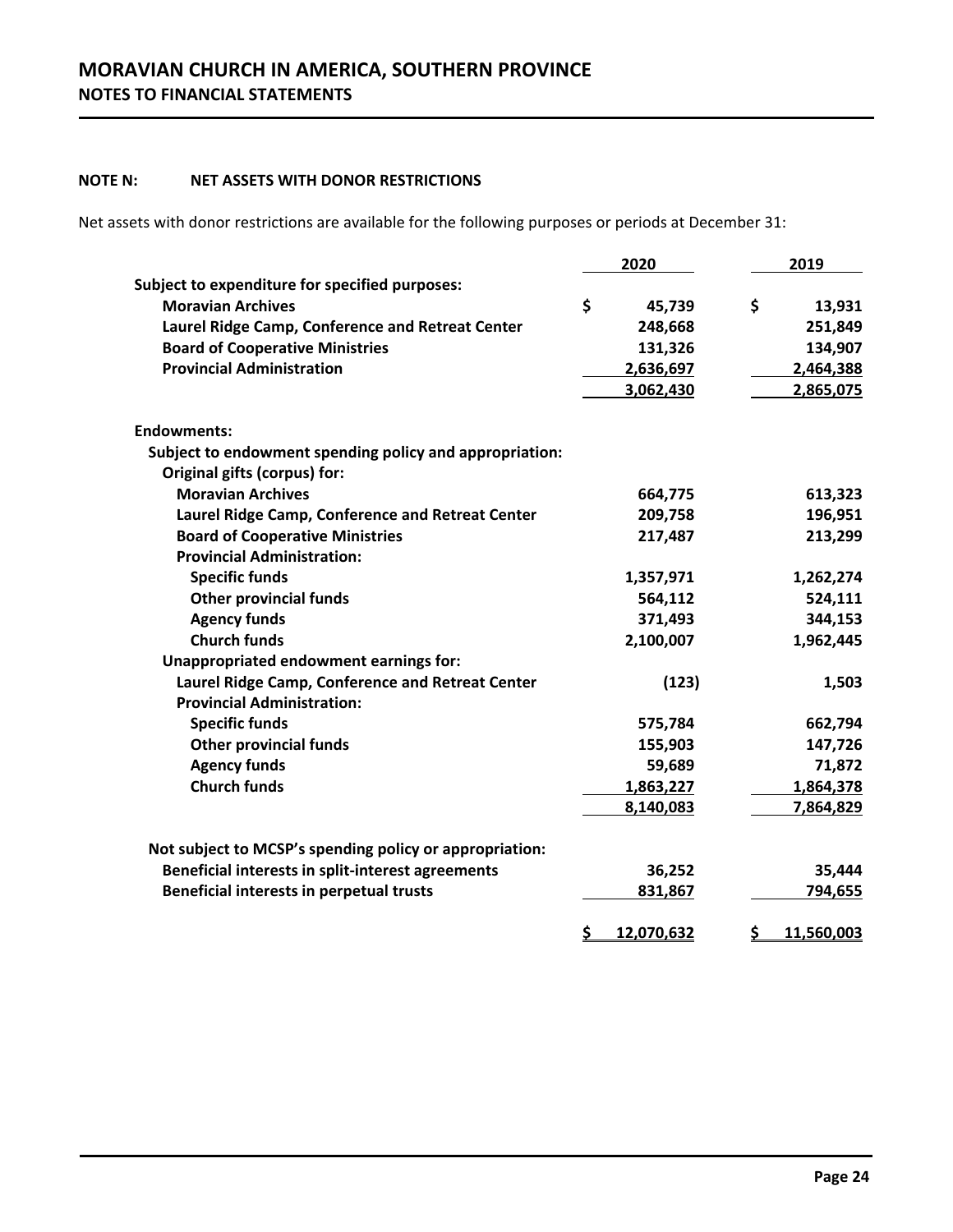#### **NOTE O: RETIREMENT BENEFITS**

#### **Defined Benefit Pension Plan**

MCSP has a defined benefit pension plan covering all ministers and their surviving spouses. MCSP is required to provide these pension benefits as a result of Synod action. The same Synod action allows MCSP to assess congregations and church agencies for the cost of the benefits. Therefore, no liability for an underfunded status is recorded. The following is for informational purposes only.

|                                                                                      | 2020                          | 2019                          |
|--------------------------------------------------------------------------------------|-------------------------------|-------------------------------|
| Fair value of plan assets at December 31<br><b>Benefit obligation at December 31</b> | \$<br>8,895,302<br>14,941,006 | \$<br>8,348,660<br>13,690,577 |
| <b>Funded status</b>                                                                 | (6,045,704)                   | (5,341,917)                   |
| Weighted-average assumptions<br>as of December 31:                                   |                               |                               |
| Discount rate                                                                        | 2.50%                         | 3.25%                         |
| <b>Expected return on plan assets</b>                                                | 7.00%                         | 7.50%                         |
| <b>Benefit costs</b>                                                                 |                               |                               |
| Service cost                                                                         | 172,930                       | 177,475                       |
| Interest cost                                                                        | 362,665                       | 431,370                       |
| <b>Employer contributions</b>                                                        | \$<br>441,222                 | \$<br>409,106                 |
| <b>Benefits paid</b>                                                                 | 754,016                       | 794,360<br>S                  |

#### **Housing Equity Plan**

MCSP maintains a housing equity plan for those ministers who live in church‐owned parsonages. Churches and agencies of the Province fund this plan. Amounts paid into this plan by MCSP churches and agencies for the years ended December 31, 2020 and 2019 were \$15,417 and \$27,920, respectively.

#### **Health Insurance**

MCSP also maintains a plan to provide health insurance for retired and disabled clergy. The Province is required to provide these health insurance benefits to retired and disabled clergy as a result of Synod action. The same Synod action allows MCSP to assess congregations for the cost of the benefits.